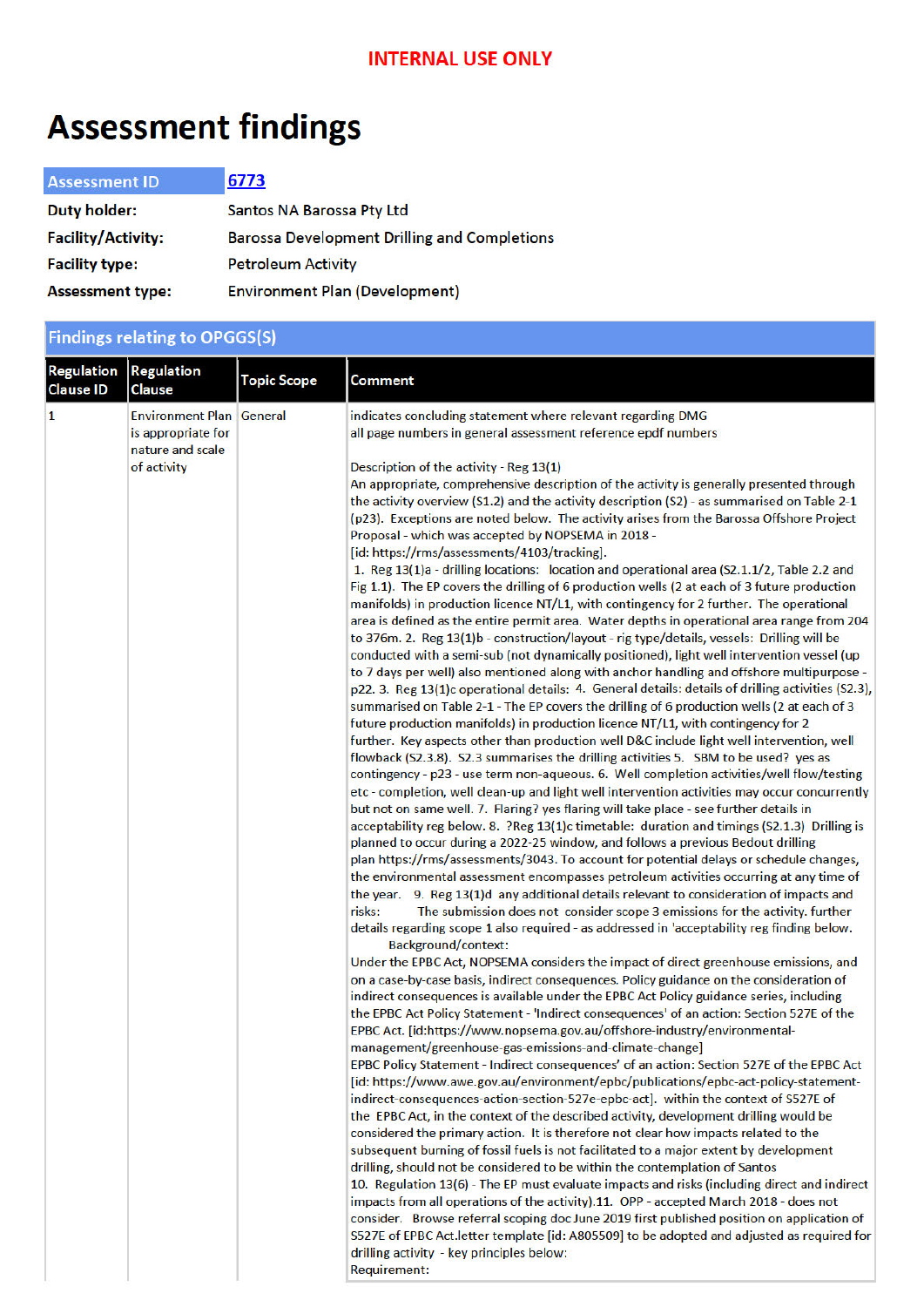| 12. The Environment Regulation $(13(1)d)$ require a description of information relevant to<br>consideration of environmental impacts and risks for the activity.13. The Environment<br>Regulations (13(4)) require that legislative requirements are described.14. The<br>Environment Regulations (13(5,6)) require that all impacts and risks must be evaluated and<br>reduced to ALARP and acceptable levels. Issue: The EP describes atmospheric emissions,<br>but has not demonstrated that is has included all information relevant to consideration of<br>environmental impacts and risks given it has not considered application of the 'Indirect<br>Consequences Policy' (as above) as it relates to scope 3 GHG. Also Scope 1 issue raised<br>below /acceptability reg for flaring controls, also need to- quantify direct emissions.<br>Request: Give consideration to the Policy re indirect consequences, and if scope 3<br>emissions considered relevant, define and carry out risk assessment.<br>Conclusion: insufficient information                                                                                                                                                                                                                                                                                                  |
|-------------------------------------------------------------------------------------------------------------------------------------------------------------------------------------------------------------------------------------------------------------------------------------------------------------------------------------------------------------------------------------------------------------------------------------------------------------------------------------------------------------------------------------------------------------------------------------------------------------------------------------------------------------------------------------------------------------------------------------------------------------------------------------------------------------------------------------------------------------------------------------------------------------------------------------------------------------------------------------------------------------------------------------------------------------------------------------------------------------------------------------------------------------------------------------------------------------------------------------------------------------------------------------------------------------------------------------------------------|
| Description of the environment - Reg 13(2), Reg 13(3)<br>A suitable process has been used to define the EMBA on the basis of a modelled LOWC<br>scenario (consistent with NOPSEMA guidance for oil spill modelling and use of modelling<br>thresholds - see page 237) as outlined on page 31, with EMBA presented on page<br>35. A clear process to find MNES within the EMBA is outlined, with a recent (15/5/21)<br>protected matter search [App A of App C for EMBA - page 492] applied and results used to<br>inform the description of the existing environment in Section 3.2 (this draws upon App C<br>EMBA for Barossa Values and Sensitivities of the Marine and Coastal Environment - page<br>353). App D1 of main document (p524) includes a PMST search for the operational area -<br>which is referred to in the EP page 33. App D2 provides what appears to be replicate of the<br>App C EMBA search, dated 4/6/21. App D3 is a PMST search of the MEVA (moderate<br>exposure value area) - which informs the spill risk assessment. App B of App C (page 521)<br>provides a MNES register which includes provision for updates to details of protected<br>matters to be included in the EP - with no new inclusions identified currently.<br>Important and relevant values and sensitivities included and described in S3 and App C to |
| inform subsequent impact and risk analyses. Key aspects that map to content<br>requirements include:<br>The water depths in the operational area are between approximately 204 and 376 m.<br>WHAs/National heritage - appropriately identified. No overlap in OA, whereas just the<br>'Scott Reef and surrounds - Commonwealth area' commonwealth heritage areas overlaps<br>the EMBA (page 83)<br>AMPs - Clear description of the AMPs that overlap the OA and EMBA provided. No AMPs<br>overlap OA (Table 3.4), with the nearest the Oceanic Shoals MP - 33km away. The EMBA                                                                                                                                                                                                                                                                                                                                                                                                                                                                                                                                                                                                                                                                                                                                                                        |
| overlaps 4 AMPs.<br>Ramsar/wetlands of International and national importance - EP (Table 3-4) identifies that<br>none are in proximity to the OA, a number are within EMBA.<br>Threatened species - Section 3.2.4 identifies 19 threatened species and 33 listed migratory<br>species as being potentially present in the in OA, and 98 and 58 species respectively in<br>the EMBA. Appropriate linkages to risk aspects are identified (summarised in Table 3-6).<br>KEFs - the OA overlaps the Shelf break and slope of the Arafura Shelf KEF, while the EMBA<br>overlaps 9 of them.                                                                                                                                                                                                                                                                                                                                                                                                                                                                                                                                                                                                                                                                                                                                                                |
| BIA/habitat critical - Table 3-7 describes overlap of OA and EMBA with BIAs and habitat<br>critical for marine species. The OA does not overlap any BIAs. The EMBA overlaps critical<br>habitat for 4 protected marine turtle species.<br>Recovery plans/conservation advices - Table 3.8 provides the recovery plan/conservation<br>advice, threats and requirements how these threats should be managed for listed species<br>within the EMBA. The submission has included advice/management action considerations<br>within the risk assessment sections (s6 and s7) of the EP for specific threats (e.g. noise<br>impacts to cetaceans in s6.1, light and turtles S6.2). Further information provided in<br>general assessment for protected matters.                                                                                                                                                                                                                                                                                                                                                                                                                                                                                                                                                                                             |
| Director of National parks - has been consulted - see page 95.<br>Given the nature of a drilling activity, particular attention is required for the understanding<br>of the benthic environment. Section 3.2.2 provides a very brief description of the benthic<br>environment within the operational area. Water depths are noted as being between 204<br>and 376m. Mention is made of shoals and banks within the EMBA, which Table 3-2 indicate<br>are 38km+ from the operational area. Section 3.2.3.2 states that KEFs are noted to have<br>values of 'unique seafloor features with ecological properties of regional significance' and<br>as supporting enhanced biological productivity and high productivity that attract large                                                                                                                                                                                                                                                                                                                                                                                                                                                                                                                                                                                                              |
| aggregations of marine life'. An ambiguous statement is made with respect to the seafloor<br>features associated with the operational area (p41) not being observed with the Barossa<br>marine studies program to support the claim that the activity is not expected to impact the<br>values of any KEF.<br>Issue: The description of the benthic environment for the operational area is insufficient to<br>provide context for the subsequent evaluation of risks associated with the drilling<br>activity. In particular, Section 3.2.2 lacks detail and is not supported through scientifically<br>robust information. Further, the values of the 'Shelf break and slope of the Arafura Shelf<br>KEF' are not sufficiently defined, and conclusions regarding the presence of its features<br>within the operational area are not substantiated sufficiently to support the claim that the<br>activity is not expected to impact the values of any KEF.<br>Socio economic values are generally adequately described and includes identification                                                                                                                                                                                                                                                                                                  |
|                                                                                                                                                                                                                                                                                                                                                                                                                                                                                                                                                                                                                                                                                                                                                                                                                                                                                                                                                                                                                                                                                                                                                                                                                                                                                                                                                       |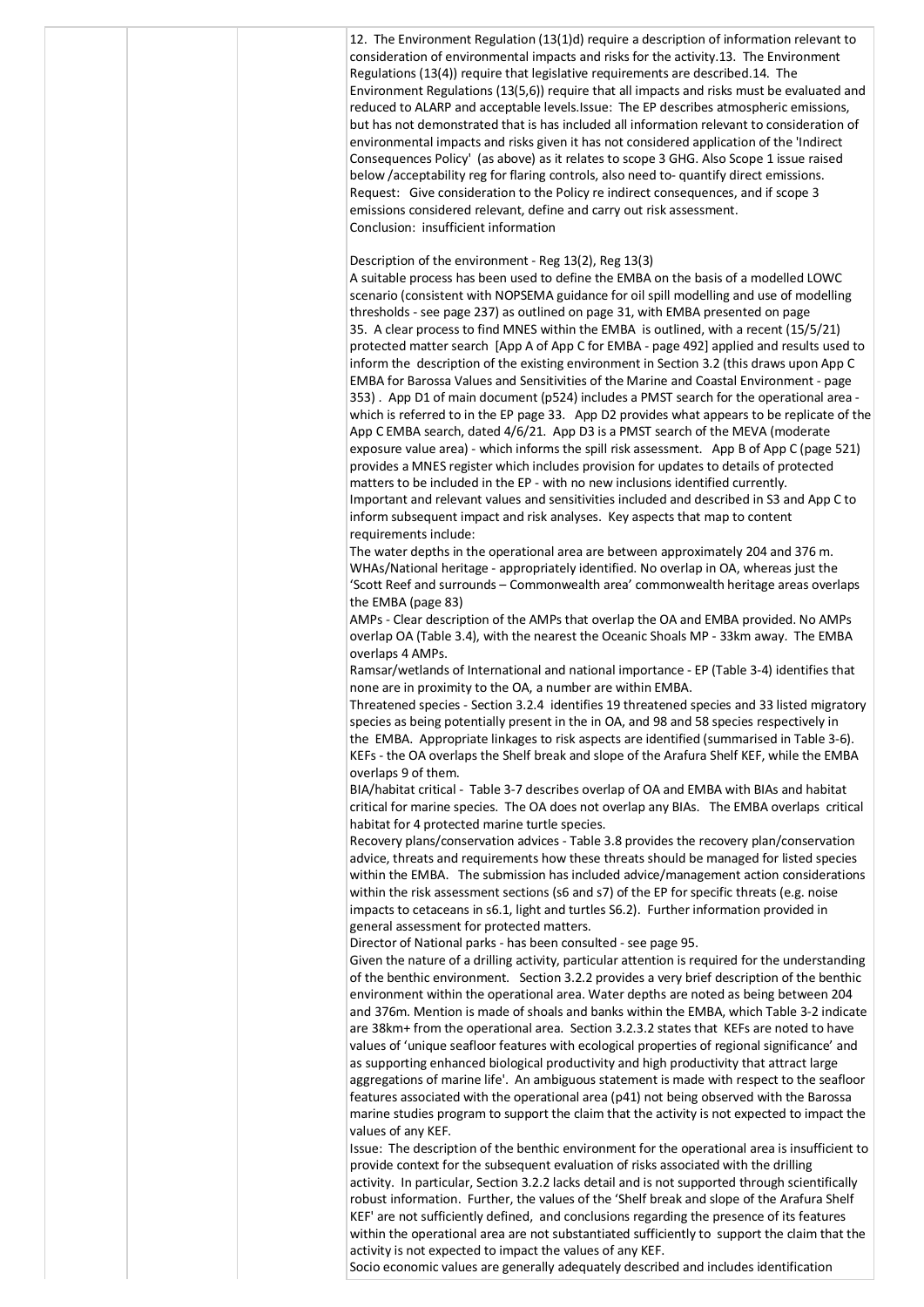|  | of state and commonwealth fisheries (see s3.2.5 - summarised on Table 3-9), traditional<br>indonesian and recreational fishing, oil and gas, defence, shipping, tourism. In terms of<br>cultural heritage, the submission identifies that Sea country is valued for Indigenous<br>cultural identity and Indigenous people have been sustainably using and managing their sea<br>country, including that within the Arafura Marine Park, for tens of thousands of<br>years. Despite limited information and uncertainty, areas have been assumed to be of<br>significance for Traditional Owners. Use of marine resources are, however, reasonably<br>concluded as being generally restricted to coastal waters (p67). The North West Cable<br>System is approx 227km from operational area.<br>Conclusion: insufficient information                                                                                                                                                                                                                                                                                                                                                                                                                                                                                                                                                                                                                                                                                                                                                                                                                                                                                                                                                                                                                                                                                            |
|--|--------------------------------------------------------------------------------------------------------------------------------------------------------------------------------------------------------------------------------------------------------------------------------------------------------------------------------------------------------------------------------------------------------------------------------------------------------------------------------------------------------------------------------------------------------------------------------------------------------------------------------------------------------------------------------------------------------------------------------------------------------------------------------------------------------------------------------------------------------------------------------------------------------------------------------------------------------------------------------------------------------------------------------------------------------------------------------------------------------------------------------------------------------------------------------------------------------------------------------------------------------------------------------------------------------------------------------------------------------------------------------------------------------------------------------------------------------------------------------------------------------------------------------------------------------------------------------------------------------------------------------------------------------------------------------------------------------------------------------------------------------------------------------------------------------------------------------------------------------------------------------------------------------------------------------|
|  | Impact and risk assessment/suitable controls included - Reg 13(5), Reg 13(6), Reg 13(7)<br>Conclusion: The impact and risk assessment is commensurate to magnitude of the hazards<br>related to the activity, and the level of analysis and evaluation is proportionate to<br>the nature and scale of the activity. The rigour of the environmental assessment meets the<br>requirements of Reg 13(5) - as further outlined for acceptability and ALARP evaluation<br>assessments that follow. The assessment includes appropriate consideration of impacts and<br>risks from the activity, including from emergency conditions as per Reg 13(6). Suitable<br>control measures have been included as outlined in the assessment for acceptability,<br>ALARP, EPSs and EPOs below. Those controls have been addressed via the inclusion of<br>EPOs, EPS and MC as per Reg 13(7).<br>Relevant person consultation: - Reg 16(b) and Reg 11A - see consultation topic for further                                                                                                                                                                                                                                                                                                                                                                                                                                                                                                                                                                                                                                                                                                                                                                                                                                                                                                                                                  |
|  | detail<br>Requirement: Regulation 11A requires that, in the course of preparing an environment<br>plan a titleholder must consult with relevant persons. NOPSEMA's expectation is that the<br>EP must contain a report on all consultations between the titleholder and a relevant person<br>and that report must include the specific requirements set out in subregulation 16(b). The<br>EP must demonstrate that the titleholder has carried out consultation with relevant<br>persons in the course of preparing the EP. The titleholder must provide a reasonable basis<br>for determining who they consider to be 'relevant persons' and name them in the EP (Core<br>concept - EP content requirements Guidance note<br>[id:https://www.nopsema.gov.au/sites/default/files/documents/2021-03/A339814.pdf]).<br>Issue: The EP does not reflect the term relevant person within the EP to provide certainty<br>that regulatory requirements have been met. The submission does not describe a<br>reasonable basis for determining who has been considered to be 'relevant persons' or<br>identified 'relevant persons'.<br>Request: Please amend the submission to provide clarity on the identification of relevant<br>persons. Further, please address the matters raised in letter item xxx regarding<br>consultation.<br>Conclusion: insufficient information                                                                                                                                                                                                                                                                                                                                                                                                                                                                                                                                                         |
|  | Legislative requirements are included and addressed - Reg 13(4)<br>Conclusion: Legislative requirements as they relate to the activity are outlined in Appendix<br>B of the EP (epdf 402). How legislation is relevant to the activity is defined, along with<br>reference to the relevant sections of the EP is provided. These sections describe how the<br>requirements of the relevant requirements are met, consistent with the requirements<br>of Reg 13(4).<br>[note - Reg 13(4) to be referenced in letter regarding indirect consequences]                                                                                                                                                                                                                                                                                                                                                                                                                                                                                                                                                                                                                                                                                                                                                                                                                                                                                                                                                                                                                                                                                                                                                                                                                                                                                                                                                                            |
|  | Issues were raised in relation to the description of the environment:<br>Issue: Please provide a detailed description of the benthic environment that can be used as<br>context for the subsequent environmental assessment for drilling discharges and ensure<br>that the impact evaluation is updated accordingly (letter point 1.2)<br>Response: Section 3.2.2 has been substantially improved, with significantly more detailed<br>and supported information provided relating to the benthic habitat in the operational<br>area. A benthic habitat survey has been undertaken which is referred to, which was<br>completed in the Barossa field location. This is described in S3.2.2, with 6 field and 4<br>desktop studies described of relevance to informing the benthic habitat description,<br>published reports dated 2014-2019. The field studies included benthic towed video<br>transects, and benthic sediment and water quality sampling around the well<br>locations. This is then used as a basis for the description provided in S3.2.3 to support the<br>conclusion that the seabed is smooth and featureless, generally lacking in hard substrate,<br>and devoid of sensitive features. An additional control has been added (BAD-CM-003) for<br>procedures for rig move procedures using support vessels to minimise seabed disturbance,<br>along with additional information on seabed disturbance in S6.4.3. In relation to the<br>Arafura Shelf KEF values, support is therefore provided to the claim that the seafloor values<br>are protected (S3.2.4.2), which is the value of concern relating to drilling discharges. It is<br>reasonable to conclude therefore that the KEF Shelf values will be protected. Given these<br>changes, the description of the benthic environment is now appropriate, providing<br>sufficient context for the subsequent risk evaluation of drilling discharges. |
|  |                                                                                                                                                                                                                                                                                                                                                                                                                                                                                                                                                                                                                                                                                                                                                                                                                                                                                                                                                                                                                                                                                                                                                                                                                                                                                                                                                                                                                                                                                                                                                                                                                                                                                                                                                                                                                                                                                                                                |

Issue: spill EMBA ambiguity re re accumulation vs contact (letter point 1.3) Response: Section 7.5.4 has been clarified with an additional statement about a line of best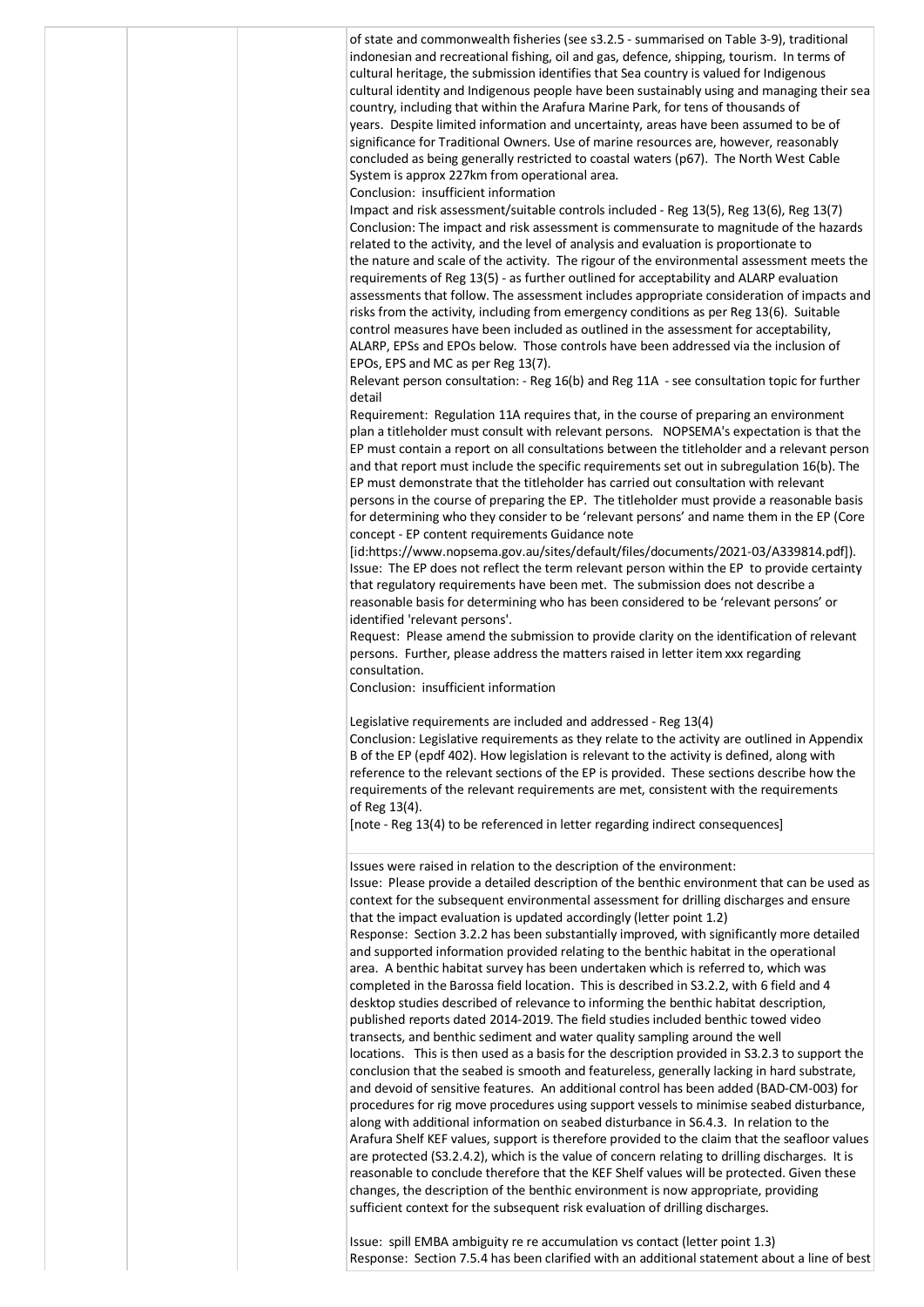fit being drawn about the outermost limits of the low exposure value contours for floating, dissolved and entrained hydrocarbons - with adjustment made to Figure 7-3. Section 7.5.6 has been corrected to state there is no shoreline accumulation (rather than contact). Correction also made in S7.6.2.1 as well as other sections of EP and OPEP. The description of the environment is thorough, appropriately considers relevant values and sensitivities (including matters protected under Part 3 of the EPBC Act, and matters of NES) and is consistent with the EP content requirements of Reg 13(2) & 13(3). The EMBA is suitably understood through modelling of worst-case spill scenarios consistent with exposure values in NOPSEMA Bulletin #1.

An issue was raised in relation to consultation:

Issue: Relevant persons not defined or listed (letter item 5)

Response: Relevant person terminology has now been included, with relevant persons listed. For further assessment see technical consultation topic

Relevant person consultation has been incorporated meeting the EP content requirements as per Reg 16(b), and the requirements of Reg 11A - as further outlined for Reg 10A(g) assessment below (besides the specific items for which additional RFFWI points will be raised for technical topic - see below)

Issues were raised in relation to consideration of S527E of the EPBC Act and other GHG matters as raised in RFFWI

Issue: Scope 1 emissions estimates and management via control measures (raised in letter under acceptability)

Response: Scope 1 emission estimates: Santos has addressed this issue by providing more appropriate estimates of Scope 1 GHG emissions (as outlined in section 6.3.2). The NGER emissions and energy threshold calculator was applied to reach an estimated 167,568 metric tonnes CO2 equivalent (Mt C02-e) which is less than 0.04% of the total annual Australian GHG emissions. This is defined an Table 6-7 to include fuel use/combustion, flared unprocessed gas, flared crude oil. An updated evaluation is provided of the atmospheric emissions from combustion engines and flaring of well flowback hydrocarbons, in terms of greenhouse gas emissions. The difficulty in attributing climate change to this one drilling activity is outlined and is a reasonable claim given the framing of the 004% proportion of total current national GG emissions. Reporting of GHG emissions under the NGER Act is outlined - as per Appendix B and described in updated Table 8-5 (Monitoring of emissions and discharges).

Updated control measures relevant to these emissions, as per Table 8-2. The control regarding air pollution prevention certification has been clarified to ensure compliance with MARPOL Annex VI, requiring a valid international air pollution prevention certificate for vessels >400 tonnage.

In the previous request for further written information (letter item 3.2), Santos were requested to review and revise the EP to detail the control measures included within well flowback procedures to demonstrate that impacts and risks related to flaring will be reduced to acceptable and ALARP. In response, a control measure has been added for 'reduce or eliminate well flowback' that is rejected. However, this does not sufficiently address the issue that was raised to "ensure effective flaring of hydrocarbons during well flowback, or how such effective flaring relates to reducing impacts to levels that are acceptable and ALARP". Please provide controls that demonstrate that impacts and risks relating to flaring have been reduced to levels that are acceptable and ALARP. The conclusion is reached that there will be no substantial change in air quality that may adversely impact biodiversity, ecological integrity, social amenity or human health, and the potential impacts are considered acceptable. Given the outstanding issue relating to flaring, this conclusion currently cannot be supported.

Reg 13(1)d - any additional details relevant to consideration of impacts and risk

 Issue: Consideration of S527E of the EPBC Act/Requirements of 13(4) Response: In response to NOPSEMA's RFFWI, Santos has provided 'Appendix B2: Consideration of the Indirect Consequences under Section 572E of the EPBC Act, which concludes that 'drilling and completions activities do not facilitate to a major extent natural gas consumption/combustion and this petroleum activity is not a substantial cause of any associated scope 3 greenhouse gas emissions'. A further statement is made that 'Santos will consider such indirect consequences in its future production operations Environment Plan'. A reasonable argument has been presented to justify the position that 'such indirect consequences' do not need to be addressed in this EP given the nature of the activity, and will be considered in a future production operation EP, where gas extraction does occur. However, it is not sufficiently clear how the requirements of Section 527E will be met in subsequent EP submissions. Further information to be requested to clarify which subsequent EPs will be submitted for the project, and how the requirements of S527E of the EPBC will be addressed. This is also important in the context of the clear interest expressed by relevant persons (see consultation topic).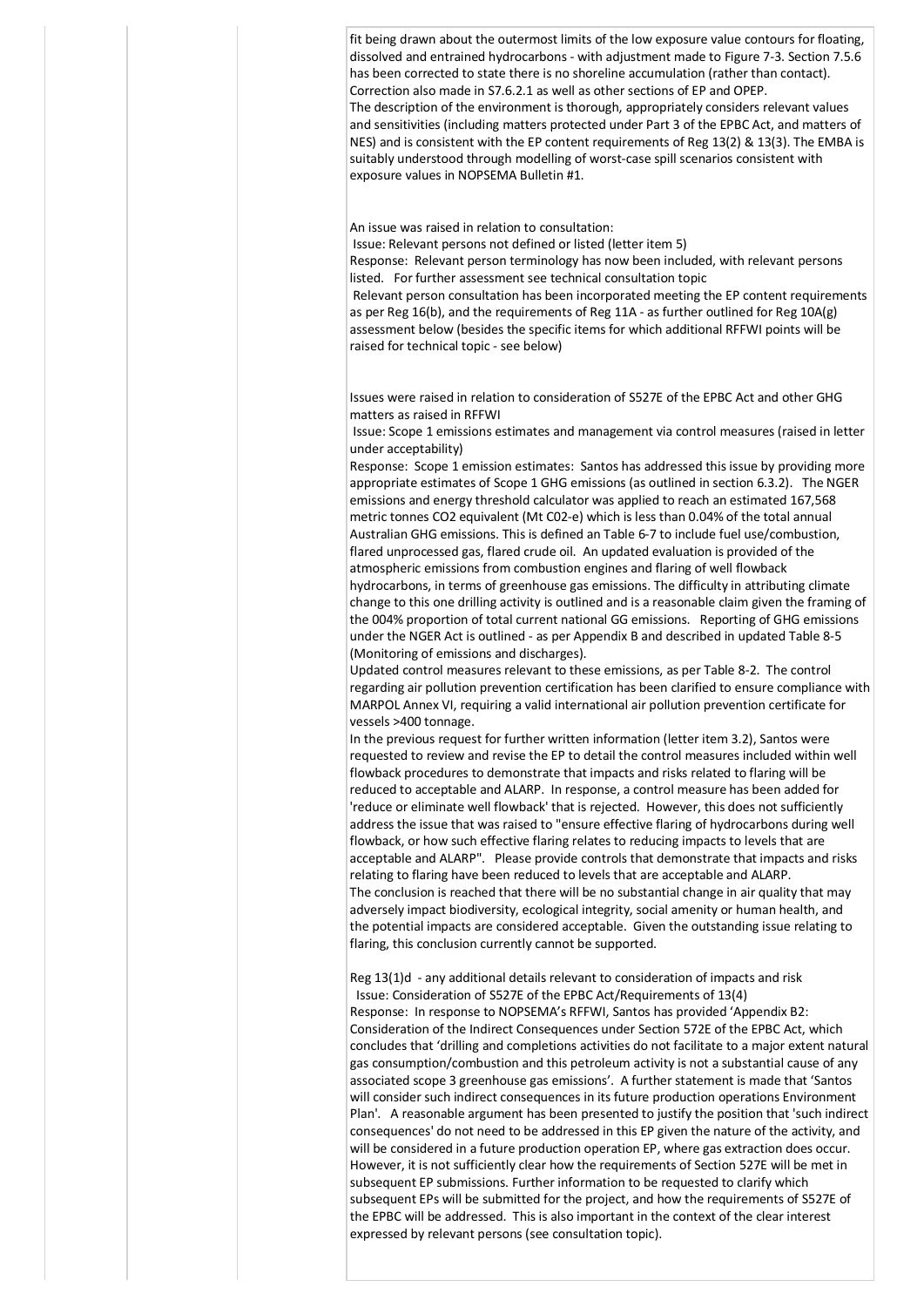|   |                                                                      |                           | Issues were raised in relation to the description of the activity (originally raised for Reg<br>13(1)d - any additional details relevant to consideration of impacts and<br>risks)/ consideration of S527E of the EPBC Act and other GHG matters:<br>Issue: Please clarify and confirm whether Santos considers scope 3 greenhouse gas<br>emissions to be an indirect consequence of the future production operations activity and if<br>so, that scope 3 emissions will be evaluated in the context of the whole of project emissions<br>via the production operations environment plan.<br>Response: Section 6.3.2 of the EP has been updated to include a commitment to include<br>scope 1-3 emissions in the future Barossa Production Operations Environment Plan section<br>dealing with Greenhouse Gas emissions.<br>Issue: Please provide a description of the control measures that will be implemented to<br>ensure effective flaring of hydrocarbons during well flowback<br>Response: In response Santos has restricted use of flowback (p172), and have also provide<br>additional controls for high efficiency burner heads, such as noise silenced flare to reduce<br>velocity and improve flare stability, monitoring of CO2 to ensure clean flaring, avoiding<br>over-steaming and excess aeration, and use of duel flare boom to mitigate wind impacts on<br>flare efficiency.<br>Conclusion: The description of the activity is suitable, it is consistent with the requirements<br>of EP content requirements as outlined in Regulation 13(1).                                                                                                                                                                                                                                                                                                                                                                                                                                                                                                                                                                                                                                                                    |
|---|----------------------------------------------------------------------|---------------------------|---------------------------------------------------------------------------------------------------------------------------------------------------------------------------------------------------------------------------------------------------------------------------------------------------------------------------------------------------------------------------------------------------------------------------------------------------------------------------------------------------------------------------------------------------------------------------------------------------------------------------------------------------------------------------------------------------------------------------------------------------------------------------------------------------------------------------------------------------------------------------------------------------------------------------------------------------------------------------------------------------------------------------------------------------------------------------------------------------------------------------------------------------------------------------------------------------------------------------------------------------------------------------------------------------------------------------------------------------------------------------------------------------------------------------------------------------------------------------------------------------------------------------------------------------------------------------------------------------------------------------------------------------------------------------------------------------------------------------------------------------------------------------------------------------------------------------------------------------------------------------------------------------------------------------------------------------------------------------------------------------------------------------------------------------------------------------------------------------------------------------------------------------------------------------------------------------------------------------------------|
| 2 | Environment Plan   Emissions and<br>demonstrates<br>that the impacts | discharges<br>(unplanned) | No material changes since last revision - the current re-submission did not include the OPEP<br>and changes in the EP were largely restricted to GHG and consultation on GHG.                                                                                                                                                                                                                                                                                                                                                                                                                                                                                                                                                                                                                                                                                                                                                                                                                                                                                                                                                                                                                                                                                                                                                                                                                                                                                                                                                                                                                                                                                                                                                                                                                                                                                                                                                                                                                                                                                                                                                                                                                                                         |
|   | and risks will be<br>reduced to ALARP                                |                           | PREVIOUS ISSUE: The EP offers contradictory RW schedules (77 vs 90 days) and does not<br>present a strong case that one or the other is the best that can be done within the space of<br>a reasonable response.<br>PREVIOUS LETTER POINT #2.1 - ?ALARP demonstration - Relief well rig deployment<br>timeframe<br>1. Issue:  Section 9.2.3.2 of the OPEP refers to a 90 day timeframe for control of the well,<br>whilst Table 9-9 refers to a 77 day timeframe. Relatively few details on the access to and<br>timely mobilisation of a capable relief well rig are provided in the submission. 2. Request:<br>Please revise and update the EP to demonstrate that arrangements are in place to achieve<br>the shortest practicable timeframes for accessing and drilling a relief well. SANTOS<br>RESPONSE: "The 77-day timeframe stated in Table 9-9 is an error and has been removed<br>from the revised OPEP." (RFI response table).<br>More detail is provided in the OPEP (and the OPEP ALARP assessment table in the OPEP<br>Addendum) as to why the 90-day schedule is appropriate/ ALARP, based on estimated<br>mobilisation timing and relief well prep and drillingconsiderations. In particular, a RW rig is<br>estimated to be arriving to site no later than by Day 28 and ready to spud by Day 36; 54<br>days are estimated for drilling, intercepting, and well kill (OPEP Table 9-4, p 78). More<br>below in #4.<br>[C]                                                                                                                                                                                                                                                                                                                                                                                                                                                                                                                                                                                                                                                                                                                                                                                             |
|   |                                                                      |                           | All reasonable control measures have been considered and evaluated<br>Given the water depths (204-376m) and the choice of an anchored semi-sub MODU the<br>activity is open to consideration of all standard source control and oil spill response<br>controls for risks associated with the drilling of development wells. Controls for addressing<br>well integrity risks per se and risks from future installation work as well as the operation of<br>the wells (i.e. production) will have to be addressed in future/ other permissioning<br>documents (i.e. WOMPs and EP/OPEPs).<br>the volatile nature of the hydrocarbon (a condensate with a density of 0.782), makes<br>it unlikely that dispersants would place a central role (as a large part of the release would<br>evaporate on short order even before the dispersants could be applied).<br>1. Key source control response options provided for a LWC scenario include: Blowout<br>Preventer Emergency Activation via ROV hotstab (if all else fails), capping stack deployment<br>(mobilised from Singapore in 15 days), relief well drilling (inclusive of RW planning), well<br>control expertise retained on contract (WWC), procurement of long-lead items, ROV site<br>survey, SSDI (SFRT). Given the hydrocarbon characteristics (in particular high volatility),<br>many of the standard 'oil' spill response options are not relevant for this release. Strategy<br>options maintained include:<br>2. Monitoring: OSTM, tracker buoy, vessel & aerial surveillance, sat imagery, water<br>quality, 3. At-sea response options provided for include: Mechanical dispersionISSUE: The<br>EP offers seemingly contradictory RW schedules (77 vs 90 days) and does not present a<br>strong case that one or the other is the best that can be done within the space of a<br>reasonable response.<br>LETTER POINT #2.1 - ?ALARP demonstration - Relief well rig deployment timeframe<br>Requirement: NOPSEMA expects that the EP considers and evaluates all reasonable<br>strategies and controls to reduce the oil pollution risks of the activity to ALARP and<br>acceptable levels. This includes consideration of all reasonable opportunities to minimise |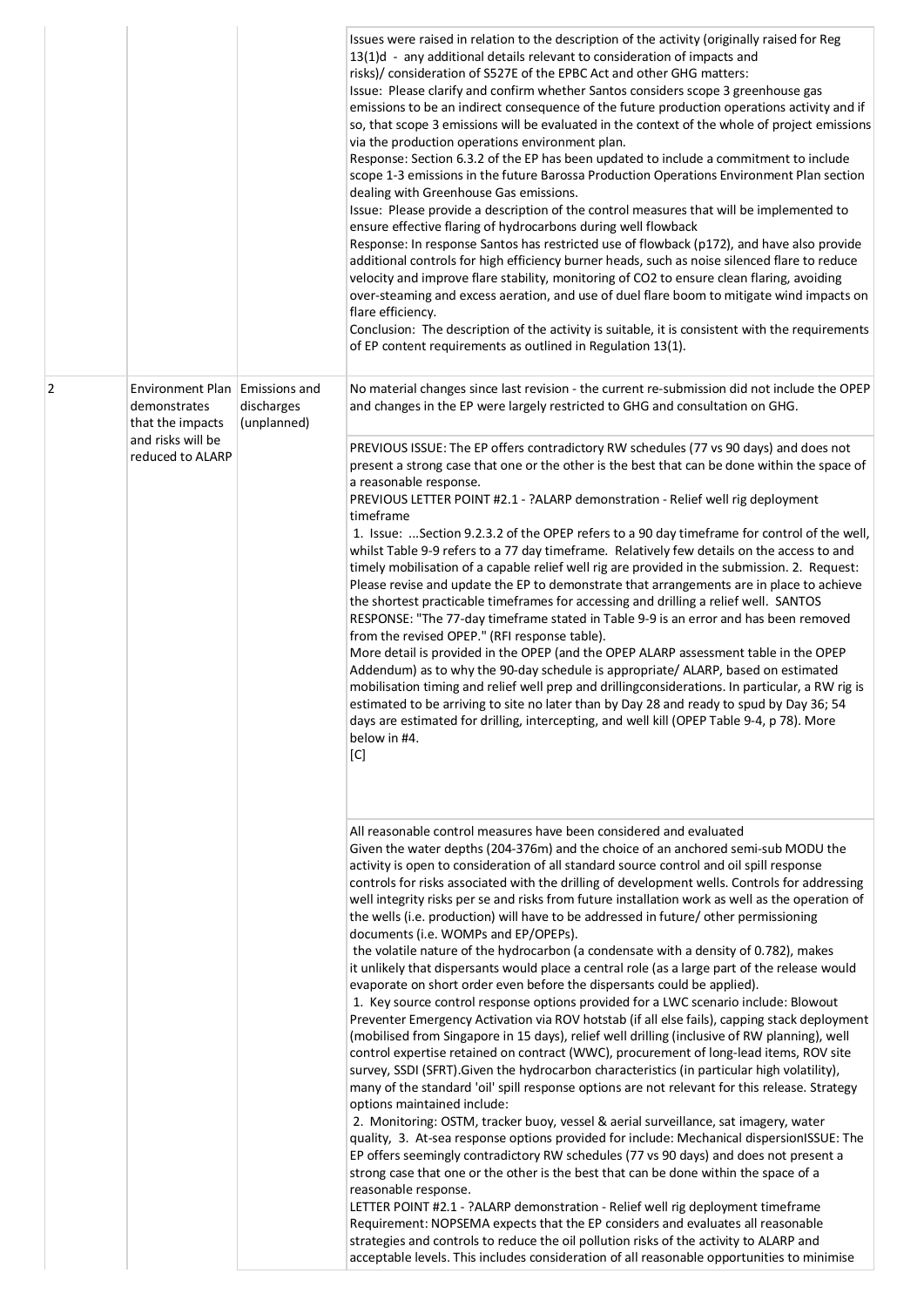|         | worst case loss of well control spill duration and with it spill volumes,<br>thus reducing potential environmental consequences.<br>Issue: The submission does not present a robust and well supported demonstration that<br>the proposed timeframe to mobilise a relief well rig and kill the well in the case of a worst-<br>case blowout is ALARP and acceptable. Section 9.2.3.2 of the OPEP refers to a 90 day<br>timeframe for control of the well, whilst Table 9-9 refers to a 77 day timeframe. Relatively<br>few details on the access to and timely mobilisation of a capable relief well rig are provided<br>in the submission.<br>Request: Please revise and update the EP to demonstrate that arrangements are in place to<br>achieve the shortest practicable timeframes for accessing and drilling a relief well. (See<br>also letter item 4.1 re adaptive management for ensuring relief well rig availability/adaptive<br>management).<br>Evaluation of impacts and risks has been informed by suitable control measures<br>As discussed above the evaluation of impacts and risks has informed the selection of<br>suitable control measures, in this case to reduce the consequence of risks. OPEP Table 4-1<br>"Evaluation of applicable response strategies", for example, excludes the use of in-situ<br>burning (not safe for condensate), SCAT (no shoreline contact shown by modelling), vessel/<br>aircraft surface application of dispersant (based on non-persistent nature of oil, lack of<br>sufficient slick thickness, overall lack of expected benefit), containment and recovery (lack<br>of recoverable quantities due to low encounter rates), protection and deflection (Modelling<br>indicates no probability of shoreline contact), and Shoreline clean-up (Modelling indicates<br>no probability of shoreline contact).<br>Enough detail of the control measures has been provided<br>The impact and risk evaluation provides sufficient technical detail and justification for the<br>exclusion of the above-listed variables. For strategies that are maintained as options the<br>OPEP provides dedicated sections to each, all with industry-standard and sufficient<br>evaluation.<br>The evaluation of adoption of control measures is based on environmental benefit and is<br>systematic, applied thoroughly, defensible and reproducible<br>As discussed, the evaluation of source control and oil spill response related strategies is<br>handled in the OPEP. Non-relevant strategies are excluded on technical grounds; Controls<br>maintained are all dealt with in a similar, systematic way - for each the controls are<br>described, implementation guidance provided, and environmental performance is<br>described.<br>Relevant person consultation has been incorporated<br>For source control and oil spill response, the group of relevant persons is largely<br>constrained to AMSA (for government) and AMOSC & nearby operators (for industry). The<br>EP stakeholder consultation summary (Table 4-2) and the Sensitive Information Report<br>document that appropriate levels of consultation was undertaken for each of these. No<br>comments received from these (or any other parties) related to the techniques or<br>strategies of source control or oil spill response.<br>It was noted that - outside the scope of this assessment - consultation with two other<br>relevant 'persons' showed some concern about the impacts from oil spills; These parties<br>were the Australian Marine Sciences Association - NT and the Environment Centre - NT. |
|---------|--------------------------------------------------------------------------------------------------------------------------------------------------------------------------------------------------------------------------------------------------------------------------------------------------------------------------------------------------------------------------------------------------------------------------------------------------------------------------------------------------------------------------------------------------------------------------------------------------------------------------------------------------------------------------------------------------------------------------------------------------------------------------------------------------------------------------------------------------------------------------------------------------------------------------------------------------------------------------------------------------------------------------------------------------------------------------------------------------------------------------------------------------------------------------------------------------------------------------------------------------------------------------------------------------------------------------------------------------------------------------------------------------------------------------------------------------------------------------------------------------------------------------------------------------------------------------------------------------------------------------------------------------------------------------------------------------------------------------------------------------------------------------------------------------------------------------------------------------------------------------------------------------------------------------------------------------------------------------------------------------------------------------------------------------------------------------------------------------------------------------------------------------------------------------------------------------------------------------------------------------------------------------------------------------------------------------------------------------------------------------------------------------------------------------------------------------------------------------------------------------------------------------------------------------------------------------------------------------------------------------------------------------------------------------------------------------------------------------------------------------------------------------------------------------------------------------------------------------------------------------------------------------------------------------------------------------------------------------------------------------------------------------------------------------------------------------------------------------------------------------------------------------------------------------------------------------------------------------------------------------------------------------------------------------------------------------------------------------------------------------------------------------------------------------------------------------------------------------------------------------------------------------------------------------------------------------------------------------------------------------------|
| General | Issues were raised in relation to consideration to drilling discharge management including:<br>Issue: the limit of 10% w/w oil-on-cuttings appeared to be erroneously presented as 'wet<br>weight'<br>Response: This has been corrected to dry weight throughout the submission.<br>The submission has applied the risk assessment process appropriately for planned aspects<br>of the activity in particular for higher order hazards associated with the activity such as<br>drilling discharges, the control measures adopted seem reasonable for reducing impacts to<br>the environment from the activity                                                                                                                                                                                                                                                                                                                                                                                                                                                                                                                                                                                                                                                                                                                                                                                                                                                                                                                                                                                                                                                                                                                                                                                                                                                                                                                                                                                                                                                                                                                                                                                                                                                                                                                                                                                                                                                                                                                                                                                                                                                                                                                                                                                                                                                                                                                                                                                                                                                                                                                                                                                                                                                                                                                                                                                                                                                                                                                                                                                                                  |
|         | Issues were raised in relation to consideration to drilling discharge management including:<br>Issue: the limit of 10% w/w oil-on-cuttings for non-aqueous drilling fluid is the best<br>achievable without the use of expensive thermal desorption technology is not supported<br>(letter item 2.2)<br>Response: In response, Santos has provided additional detail regarding why 10% w/w oil-<br>on-cuttings is an appropriate limit. This includes further evaluation on table 6-15 and a<br>reasonable argument is presented as to the appropriateness of 10%. However, on page<br>189 of the submission, 10% w/w 'dry' weight has been changed to 'wet'<br>weight. Presumably this is in error as 6.9% w/w oil-on-cuttings wet weight is<br>standard industry practice, and is known to approximate 10% oil-on-cuttings dry weight<br>(see page 23<br>of https://www.esrfunds.org/sites/www.esrfunds.org/files/publications/ESRF166-Jacques-<br>Whitford-Stantec-Limited.pdf), which states: "a 10% dry weight ROC will equate to a lower<br>value wet % and could be as low as 6.9 %, depending on the oil-water ratio of the drilling<br>fluid". Please clarify that dry weight is intended.<br>[note, for purpose of letter this will be raised as an 'acceptable level' item given it relates to                                                                                                                                                                                                                                                                                                                                                                                                                                                                                                                                                                                                                                                                                                                                                                                                                                                                                                                                                                                                                                                                                                                                                                                                                                                                                                                                                                                                                                                                                                                                                                                                                                                                                                                                                                                                                                                                                                                                                                                                                                                                                                                                                                                                                                                                                                                      |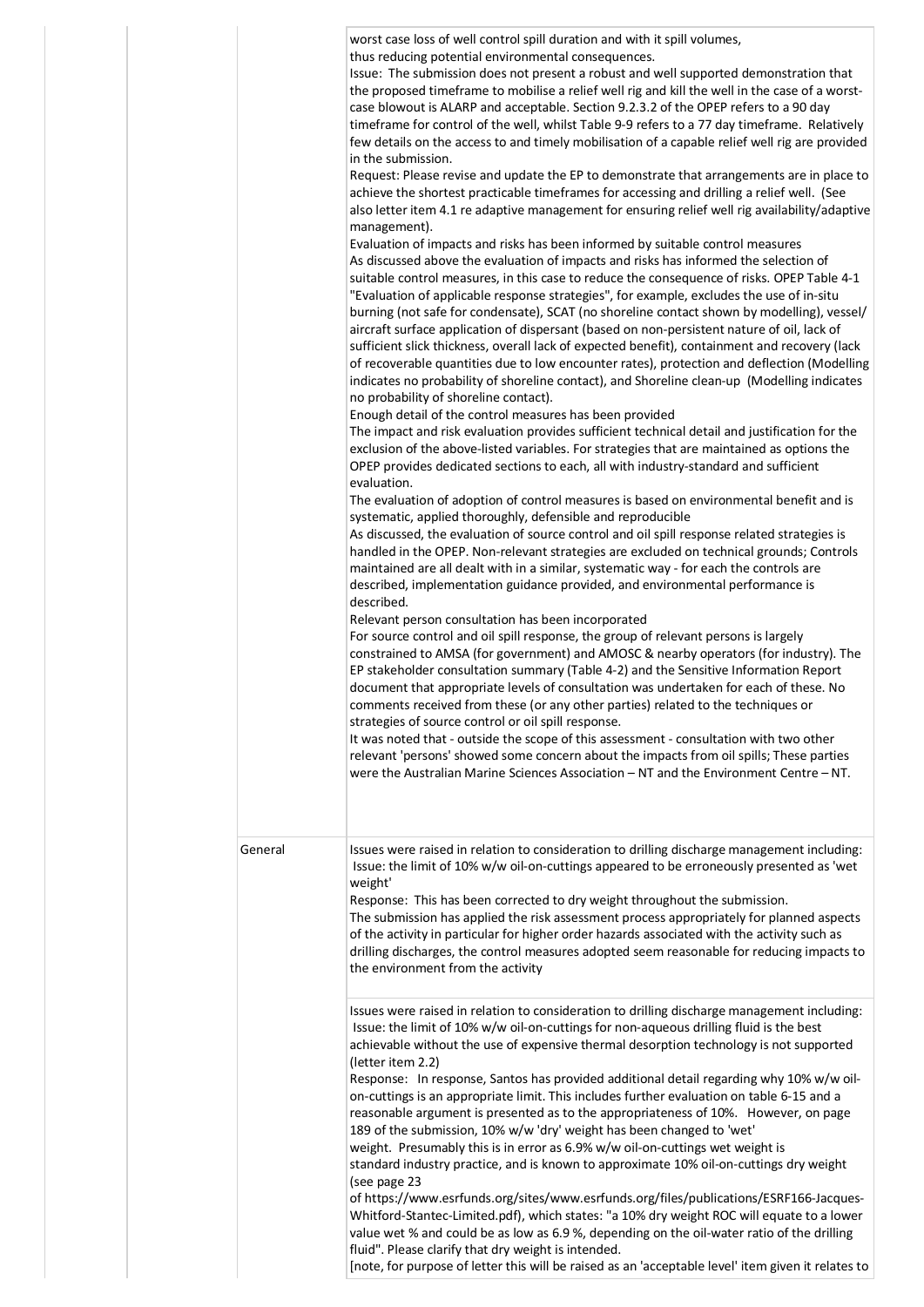## industry standard practice and not ALARP per se]

Issue: the application of RMR as a control is unclear noting it is 'planned for use' - how will its use be maximised?

Response: In response, Santos has provided additional detail regarding how RMR will be applied to the 20" section. This includes further evaluation on table 6-15 and a reasonable argument is presented regarding it not being used for the 30" section. The key issue (what is meant by 'performance expectations' - p26 of previous submission) has been clarified (page 27 of EP). What is meant is a reference to reliability of subsea pumps and control systems, or failure to maintain an inhibited mud system in the lower part of the 20 inch interval. The issue has been appropriately dealt with.

All reasonable control measures considered and evaluated

For all risk aspects evaluated in s6 (planned events) and s7(unplanned events) of the EP, an ALARP evaluation has been included that lists additional potential control measures and justifies why standard and additional control measures are either adopted or rejected. [note below aspect however, regarding suitable controls measures for drilling] Evaluation of impacts and risks has informed suitable control measures Planned aspects of the activity:

Drilling discharges form the most significant planned aspect of the activity in terms of scale of discharge and associated environmental risk. Section 6.7 describes Drilling and Completions discharges.

It is noted that the EP states that riserless mud recovery (RMR) is planned to be used for the 20inch section (p26) - subject to 'performance expectations'. This indicates that a riserless mud recovery system will be on place on the rig, available for use. Often titleholders present an ALARP argument that the sacrifice required to implement RMR exceeds the environmental benefit gained due to the cost associated with contracting RMR, as well as rig space etc. In this case, no RMR control ALARP evaluation is provided, and yet there is no certainty associated with decision making for application of RMR. This is also due to the fact that no evaluation is provided of the environmental benefits gained by application of RMR in terms of reduced drill fluid discharge to the environment due to the , as well as the ability to return and treat solids for overboard disposal.

Requirement: Regulation 13(5) requires details of the control measures that will be used to reduce the impacts and risks of the activity to ALARP and acceptable level. Issue: Insufficient information is provided in relation to the potential application of RMR, including whether the system will be available on the rig, as well as performance expectations that need to be met for RMR to be applied. Further, no information is provided on the environmental performance of RMR in terms of reduction of volumes of

drill fluids and cuttings discharged and environmental benefit provided. This also relates to letter item xxx regarding the lack of information relating to the benthic environment. Request: Please provide an evaluation of impacts and risks related to drilling discharges that informs the application of RMR as a control. In so doing, outline the environmental benefits of the closed-loop design of RMR for reduced discharge of drilling fluids, and cuttings treatment/overboard discharge vs direct seabed discharge. Please provide this evaluation in terms of the enhanced description of the benthic environment as requested in letter item xxx. Noting that RMR appears to be available for use for this activity, please provide an ALARP evaluation regarding what considerations will apply to its application. The submission provides a limit/EPS of Requirement: Regulation 13(5) requires details of the control measures that will be used to reduce the impacts and risks of the activity to ALARP and acceptable level

Issue: The claim that a limit of 10% w/w oil on cuttings for non aqueous drilling fluid is the best achievable without the use of expensive thermal desorption technology is inappropriate, given:

1. the practice of other titleholders in setting a limit of 7% oil-on-cuttings; and 2. the lack of information regarding the 'high costs' of such equipment.Request: Please provide a limit for oil-on-cuttings that is based upon current industry practice, and also detail the high costs of thermal desorption equipment vs environmental benefit gained by its application. Where more sensitive receptors have been highlighted in the impact evaluations (e.g. light emissions impacting marine turtles, noise emissions impacting cetaceans), more detailed evaluations are provided - see protected matters topic for more

information. The submission provides sufficient evaluations to inform the discussion and selection of control measures, with controls identified to reduce the potential/severity of associated impacts. However, noting the above issues, it is not possible to conclude that appropriate controls have been included for planned aspects of the activity.

Unplanned aspects of the activity:

Unplanned aspects of the activity are described in Section 7 and include aspects such as dropped objects, IMS, marine fauna interactions, and spill scenarios. In relation to spill scenarios see spill topics. The other unplanned aspects are appropriately described and evaluated to give confidence that the controls selected are appropriate and that risk is reduced to ALARP.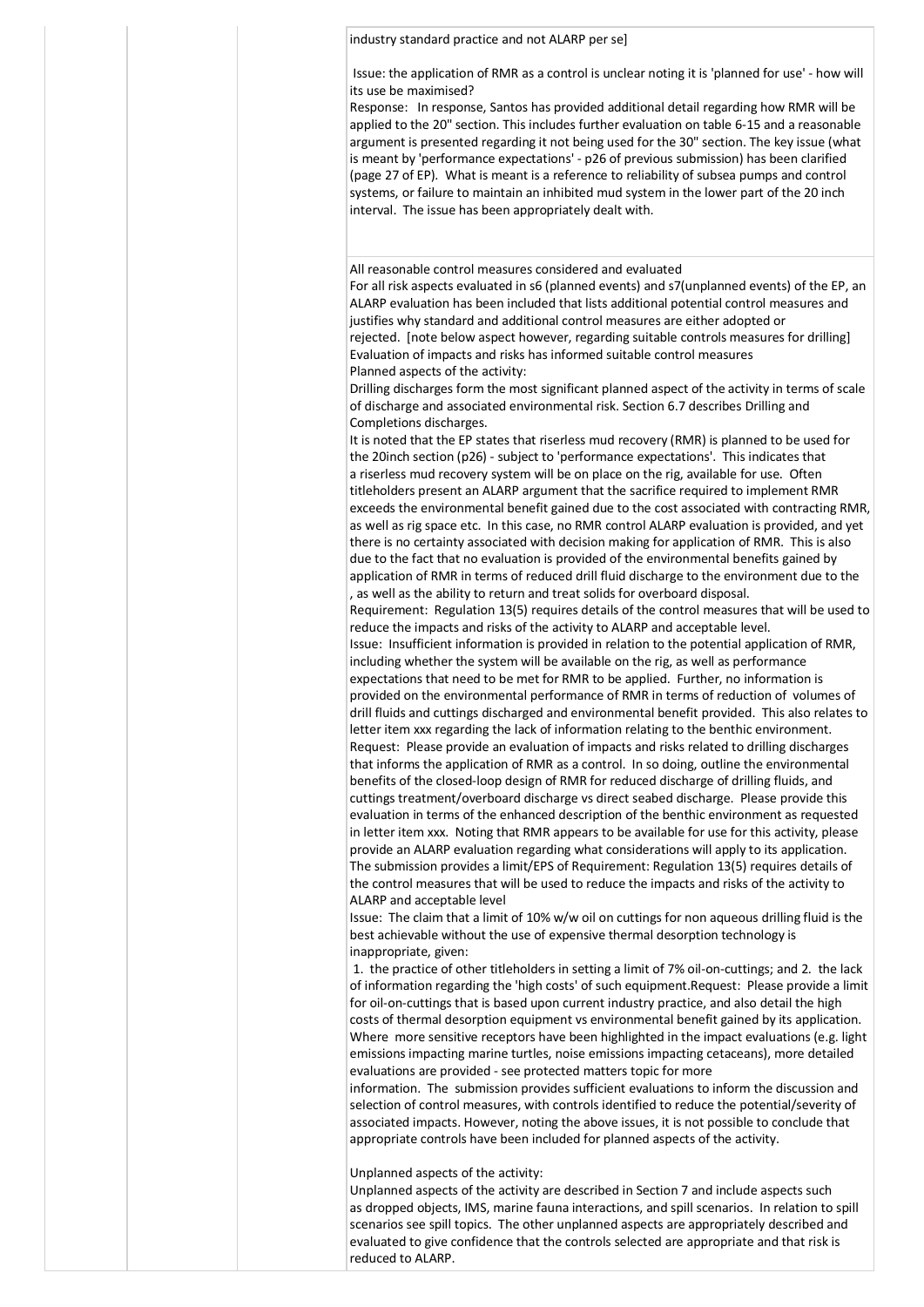|   |                                                                                                         | Enough detail of the control measures<br>Control measures are provided in sufficient detail to demonstrate they will be effective in<br>reducing the impacts/risks for the duration of the activity. The approach used for<br>the analysis for the adoption or exclusion of control measures is sound.<br>Evaluation of adoption of control measures based on environmental benefit and is<br>systematic, applied thoroughly, defensible and reproducible<br>The evaluation of the adoption of control measures is sound and the ALARP<br>process described in S5 has been followed. The level of detail in the ALARP assessment is<br>commensurate to the nature and scale of the potential impact or risk (notwithstanding the<br>matters requiring additional information).<br>Relevant person consultation has been incorporated<br>The submission generally incorporates important information gathered from the<br>consultation process when demonstrating impacts and risks are ALARP - such as<br>requirements for notifications, for example. Specifically, each impact and risk evaluated in<br>s6 and s7 of the EP (i.e. demonstration of ALARTP tables) makes a clear link to any<br>stakeholder concerns and how these have been addressed. Issue - as raised under<br>consultation reg below regarding timeframe of the activity appearing to be different in fact<br>sheet vs how presented in the EP.                                                                                                                                                                                                                                                                                                                                                                                                                                                                                                                                                                                            |
|---|---------------------------------------------------------------------------------------------------------|------------------------------------------------------------------------------------------------------------------------------------------------------------------------------------------------------------------------------------------------------------------------------------------------------------------------------------------------------------------------------------------------------------------------------------------------------------------------------------------------------------------------------------------------------------------------------------------------------------------------------------------------------------------------------------------------------------------------------------------------------------------------------------------------------------------------------------------------------------------------------------------------------------------------------------------------------------------------------------------------------------------------------------------------------------------------------------------------------------------------------------------------------------------------------------------------------------------------------------------------------------------------------------------------------------------------------------------------------------------------------------------------------------------------------------------------------------------------------------------------------------------------------------------------------------------------------------------------------------------------------------------------------------------------------------------------------------------------------------------------------------------------------------------------------------------------------------------------------------------------------------------------------------------------------------------------------------------------------------------------------------------|
| 3 | Environment Plan General<br>demonstrates<br>that impacts and<br>risks will be of an<br>acceptable level | Issues were raised in relation to the following:<br>Issue: seabed disturbance<br>Response: In response, Santos has included an additional control (BAD-CM-003) for rig<br>move procedures using support vessels to minimise seabed disturbance. In the context of<br>the improved description of the benthic environment that is addressed above, this matter<br>is appropriately dealt with.<br>(shoreline contact issue is dealt with above for N&S finding, as it matter of flaring)<br>The submission provides an appropriate evaluation of impacts and risks for the activity, and<br>provides justifiable conclusions that these will be managed to an acceptable level.                                                                                                                                                                                                                                                                                                                                                                                                                                                                                                                                                                                                                                                                                                                                                                                                                                                                                                                                                                                                                                                                                                                                                                                                                                                                                                                                   |
|   |                                                                                                         | Comparison of predicted impacts/risk to acceptable levels is systematic, applied<br>thoroughly, defensible and reproducible<br>An appropriate RA process has been described in s5 of the EP and followed in s6 (planned<br>aspects of the activity) and s7 (unplanned aspects). Table 6-1 identifies planned activities<br>which may impact the environment, all are ranked negligible as residual risk, exception<br>for 'seabed and benthic habitat disturbance', 'operational discharges', 'drilling and<br>completions discharges' and 'Spill Response Operations' which are ranked as minor. For<br>unplanned events the EP describes 1 events/ hazards identified to have a residual risk<br>ranking of Very Low, with 5 having a residual risk ranking of Low - including condensate<br>spill (Table 7.1).<br>The evaluation methods selected been followed and applied thoroughly and the criteria for<br>the acceptability evaluation discussed in s5 has been applied across all impacts and risk and<br>is therefore systematically followed and applied. The conclusions reached and control<br>selections are supported by relevant references and information.<br>The evaluation methods selected has been followed and applied thoroughly and when<br>considering the information presented in the EP with the evaluation and controls,<br>justifiable conclusions can be reached regarding acceptable levels of risk/impact.                                                                                                                                                                                                                                                                                                                                                                                                                                                                                                                                                                     |
|   |                                                                                                         | Acceptable levels defined and compared to predicted levels/considers ESD<br>Acceptable levels are evaluated using information that is considered appropriate including<br>relevant legislation, international agreements and conventions, guidelines and codes of<br>practice including recovery plans, conservation advice and marine park zoning objectives,<br>as well as Santos Environmental Management Policy, information provided by internal<br>context and external stakeholder expectations and the principles of ESD. The assessment of<br>each impact and risk considers these elements and makes explicit reference to ESD.<br>In relation to ESD and greenhouse gas related matters (a matter of concern noted in<br>consultation/third party correspondance), the activity does not provide for the production<br>of hydrocarbons. Noting that the described activity is development drilling, it is reasonable<br>to not identify climate change risks associated with subsequent development activities that<br>would be subject to separate approvals processes (EPs) - notwithstanding the point of<br>clarification requested above regarding nature and scale/indirect consequences. The<br>approval of this development drilling EP will not result in the direct release of significant<br>GHG emissions (noting again, the request for details on scale/scope raised above and<br>clarification on controls). More broadly in relation to ESD, these principles are applied<br>inherently through the EP process, in that conservation of biological diversity and ecological<br>integrity are addressed via the risk evaluations provided for, the precautionary principle is<br>applied where there are areas of uncertainty in relation to potential impacts (ie drilling<br>discharge control considerations/ALARP), and while intergenerational equity considerations<br>are not directly stated per se they are covered through the EP demonstrations of<br>acceptable and ALARP. |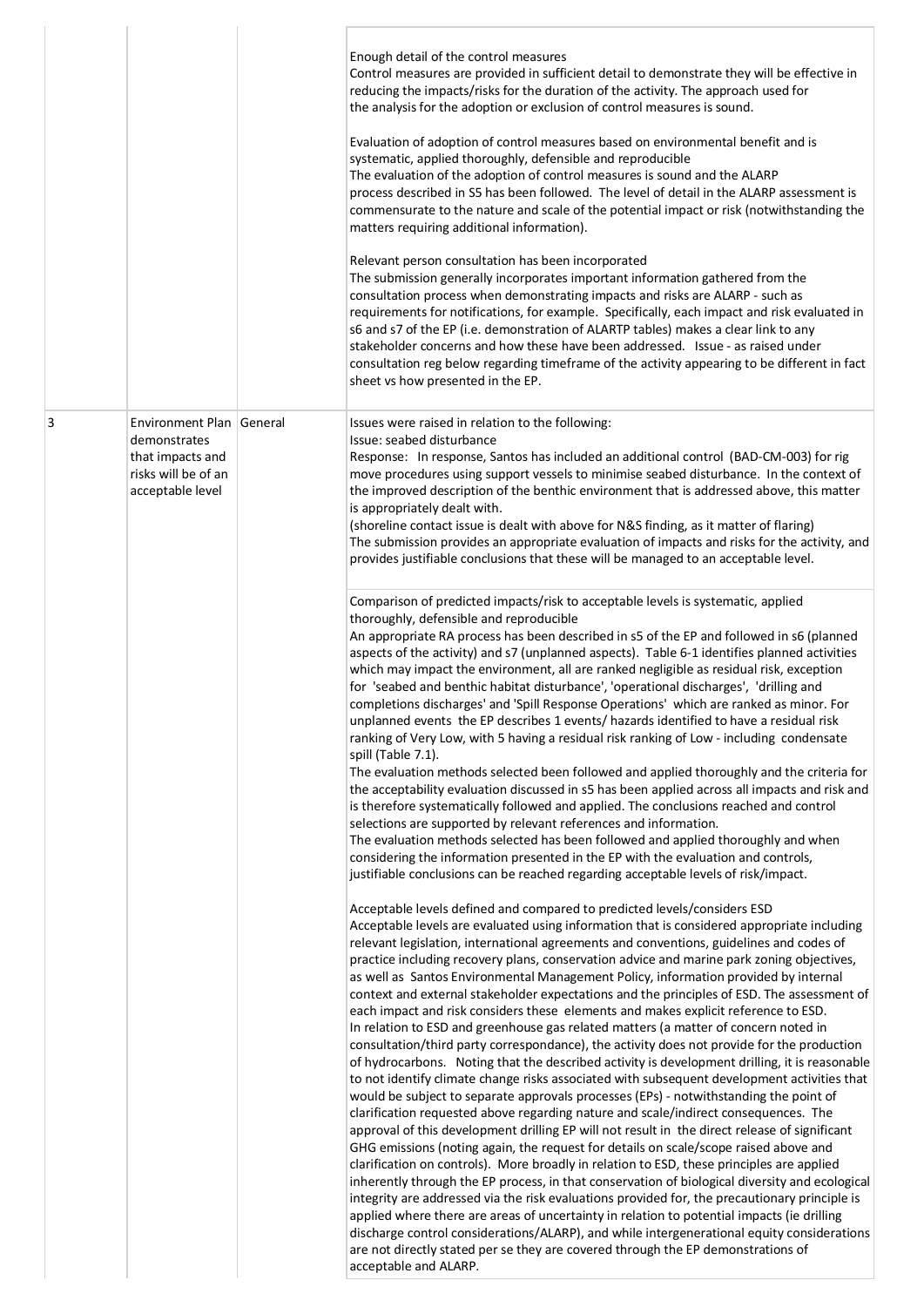EP not inconsistent with key documents

Key documents (such as recovery plans, conservation advices and management plans) are outlined in Table 3.8 and include consideration for relevant receptors and which risk aspect applies. These have been considered in the subsequent environmental assessment sections within section 6&7 for planned/unplanned aspects.

Areas of uncertainty identified and addressed

Note the above re considering the principles of ESD, which includes considering uncertainty.

Given the short timeframe of the activity, the greatest risk to the environment from undertaking the activity is an unplanned hydrocarbon spill. In response, the TH has utilised and discussed the limitations / uncertainties of spill modelling predictions and eco tox data/studies. It is clear that the TH has had regard to addressing uncertainty in predicting impacts and risks through appropriate oil spill response and oil spill monitoring strategies. Uncertainty has been addressed in the evaluation impacts and risks from spill scenarios by use of modelling and recognition of assumptions made, and scalability of response options considered.

However, there is a lack of clarity in relation to statements made in relation to shoreline contact, particularly in the context of the OPP.

For further information see spill topic assessment.

In relation to planned aspects of the activity, predictions have been made in relation to risks to the environment that are generally suitably conservative, with the exception of the failure to address uncertainty in relation to potential impacts to the benthic environment from drilling discharges - issue raised below.

All impacts and risks managed to acceptable levels

Typical drilling activity risk aspects are given appropriate consideration, including: physical disturbance/presence - S6.5: interaction with other marine users. chemical selection process outlined - S6.7.1.11: commitment to Gold, Silver E or D or risk

assessed

Light - S6.2: primarily in relation to risks to marine turtles (see protected matters topic), but also to birds including protected species.

Atmospheric emissions - S6.3: An evaluation of the impacts and risks associated with atmospheric emissions is presented in S6.3. GHG emissions are identified as occurring due to the activity, most notably from the MODU, vessel and helicopter fuel consumption and short term flaring during well flowback. This evaluation describes intermittent and localised releases from these sources, and claims to meet an EPO of no significant change to air, sediment and water quality. However, noting letter point/matter raised above for nature and scale, insufficient description has been provided for the scale of these emissions (other than they are less than 0.034% of annual Australian GHG emissions. A separate item will be raised more specifically around flaring controls (highlighted below). Other controls have been identified for atmospheric emissions, including controls to minimise GHG emissions, such no use of HFO or IFO, use of low Sulphur fuel (p155) and no incineration of waste within PSZ (p302). The EP has identified the National Greenhouse and Energy Reporting Act 2007 as relevant to the activity (p338), but it is identified generically so clarification will be sought (N&S point) regarding its applicability along with the the Safeguard Mechanism administered by Dept of Environment and Energy. For future developments, where the extraction of hydrocarbons for production is included, will be relevant and considered within the assessment (OPP/EP). Note re flaring/atmospheric emissions:

1. p 132: Underwater noise from flaring will be limited to two to three days per well test and is not expected to exceed vessel/MODU operational noise levels. 2. p 135 flaring during well flowback noise given consideration 3. p147 light from flaring up to 52.4km from MODU - note Oceanic Shoals 33km away p 149, however nearest turtle nesting beach greater than 138km from operational area (p148) 4. p 154 atmospheric emissions flaring during well flowback 5. p 155: Includes control measures that ensure effective flaring of hydrocarbons during well flowback. what are these controls - link in with letter item in N&SNoise - S6.1: an appropriate evaluation has been provided, focusing primarily on cetaceans

Seabed disturbance: The OPP included 2 'key management controls' to achieve the EPO regarding seabed disturbance, regarding procedures for the deployment and retrieval of anchors to minimise seabed impacts, as well as a shallow hazards study prior to drilling to include a review of seabed features. The evaluation of seabed disturbance provided in section 6.4 of the EP does not include consideration of those controls.

Request: Please address the controls outlined in the OPP for seabed disturbance and describe how they will be met for this activity. Include in this evaluation details of how the review of seabed features will be used to minimise impacts to the benthic environment, including those arising from drilling discharges.

Unplanned aspects such as dropped objects, IMS, marine fauna interactions, and spill scenarios are evaluated in Section 7 and are appropriately considered. With respect to marine fauna interactions there is a control for Vessel complying with Part 8 of Environment Protection and Biodiversity Regulations 2000 which includes controls for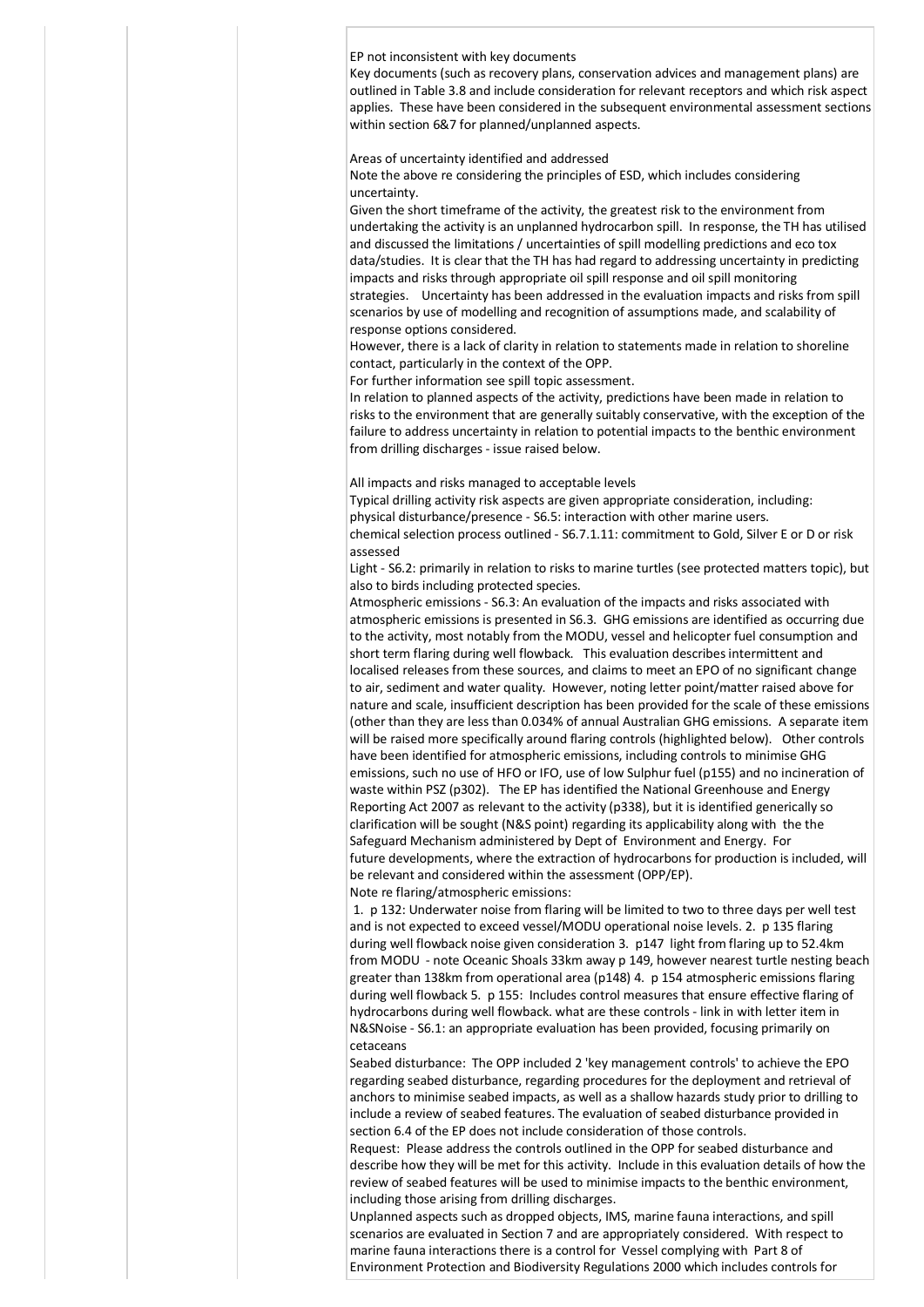|  |                            | minimising the risk of collision with marine fauna. For IMS controls from OPP are carried<br>over - noting that the commitment to meeting the Aust Ballast water Requirements<br>(>12nm, >200m water depth).<br>drilling and completions discharges - S6.7.<br>WBMs are committed to being used, with provision for NAF if required. Estimates are<br>provided of cuttings, fluids, brines, cement and stock discharges (p178). A bulk discharge<br>decision making process described to minimise dumping of bulk powders, brines and wbm<br>fluids is provided in table 6-11. Note that given well flowback and completions will take<br>place, oily water discharges will occur. It is noted that the previous improvement made by<br>Santos to a previous EP has been brought across - as noted below, to provide certainty on<br>the control.<br>Note re drilling discharges:<br>6. the risk assessment in relation to benthic receptors is not specific or adequately<br>supported. see above ALARP item. 7. the limit of 10% oil on cuttings for NAF is to be<br>challenged - see above ALARP item. 8. additional control applied for recent Santos EPs has<br>been included - barite metal conc controls have been applied with limits of 1mg/kg and 3<br>mg/kg for mercury and cadmium respectively (p 304 control BAD-CM-31) 9. additional<br>control applied for recent Santos EPs has been included - 30ppm limit for oil in completions<br>fluid discharges (p 305 control BAD-CM-33)In relation to planned aspects of the<br>activity, the discharge of drill cuttings poses one of the more substantial environmental<br>risks. Matters are raised under the ALARP assessment above.<br>The EP has given consideration to other aspects of drilling activities including: cement<br>operations, drainage, cooling water, brine discharge, sewage, waste management,<br>bunkering and bulk transfers in which industry standard controls have been applied as<br>demonstrated on Table 8-2 (EPS/MC).<br>In relation to unplanned aspects of the activity, Section 7.5 provides a reasonable<br>description of the physical and chemical pathways of oil on marine receptors (Table 7.14)<br>and the potential impacts to broad env / social receptors (Table 7.15) for hydrocarbon<br>spills. A sound process is used to evaluate potential risks to receptors by firstly identifying<br>the spatial extent (e.g. EMBA) of a spill, consideration of which receptors have a high<br>environmental values such as protected areas/BIAs/listed species and then to prioritise<br>response planning by determining Hot Spots (s7.6.4.1) that identify greatest intrinsic value<br>(e.g. highly ranked HEVs), probability and oil concentration. This process was followed in<br>s7.7 (MDO spill evaluation) and s7.6 (crude oil spill) to inform the evaluation of risk.<br>Note that the key management controls outlined in the Offshore Project Proposal have<br>been reviewed to check for consistency with the EP (note above issue for Seabed<br>Disturbance). |
|--|----------------------------|--------------------------------------------------------------------------------------------------------------------------------------------------------------------------------------------------------------------------------------------------------------------------------------------------------------------------------------------------------------------------------------------------------------------------------------------------------------------------------------------------------------------------------------------------------------------------------------------------------------------------------------------------------------------------------------------------------------------------------------------------------------------------------------------------------------------------------------------------------------------------------------------------------------------------------------------------------------------------------------------------------------------------------------------------------------------------------------------------------------------------------------------------------------------------------------------------------------------------------------------------------------------------------------------------------------------------------------------------------------------------------------------------------------------------------------------------------------------------------------------------------------------------------------------------------------------------------------------------------------------------------------------------------------------------------------------------------------------------------------------------------------------------------------------------------------------------------------------------------------------------------------------------------------------------------------------------------------------------------------------------------------------------------------------------------------------------------------------------------------------------------------------------------------------------------------------------------------------------------------------------------------------------------------------------------------------------------------------------------------------------------------------------------------------------------------------------------------------------------------------------------------------------------------------------------------------------------------------------------------------------------------------------------------------------------------------------------------------------------------------------------------------------------------------------------------------------------------------------------------------------------------------------------------------------------------------------------------------------------------------------------------------------------------------------------------------------------|
|  |                            | No material changes since last revision                                                                                                                                                                                                                                                                                                                                                                                                                                                                                                                                                                                                                                                                                                                                                                                                                                                                                                                                                                                                                                                                                                                                                                                                                                                                                                                                                                                                                                                                                                                                                                                                                                                                                                                                                                                                                                                                                                                                                                                                                                                                                                                                                                                                                                                                                                                                                                                                                                                                                                                                                                                                                                                                                                                                                                                                                                                                                                                                                                                                                                        |
|  | Matters<br>protected under | No material changes since last revision                                                                                                                                                                                                                                                                                                                                                                                                                                                                                                                                                                                                                                                                                                                                                                                                                                                                                                                                                                                                                                                                                                                                                                                                                                                                                                                                                                                                                                                                                                                                                                                                                                                                                                                                                                                                                                                                                                                                                                                                                                                                                                                                                                                                                                                                                                                                                                                                                                                                                                                                                                                                                                                                                                                                                                                                                                                                                                                                                                                                                                        |
|  | Part 3 of the EPBC<br>Act  | (General level assessment model as per approved scope)<br>Acceptable levels are defined and compared to predicted levels<br>An Acceptable level of risk has been informed for each risk aspect (planned/unplanned)<br>through consideration of consistency with relevant species recovery plans, threat<br>abatement plans, and conservation advice (S5.6). Threats and strategies defined in<br>Recovery Plans, Conservation Advice and Management Plans for protected species relevant<br>to the activity are summarised in Table 3-8 which cross-references the relevant Sections of<br>the EP where they have been evaluated. Within those assessments, examples of the<br>consideration of turtle recovery plans are noted for 'light' (key turtle risk aspect), such as on                                                                                                                                                                                                                                                                                                                                                                                                                                                                                                                                                                                                                                                                                                                                                                                                                                                                                                                                                                                                                                                                                                                                                                                                                                                                                                                                                                                                                                                                                                                                                                                                                                                                                                                                                                                                                                                                                                                                                                                                                                                                                                                                                                                                                                                                                               |
|  |                            | page 153, and for whale conservation advice and management plans for noise (key<br>cetacean risk aspect) on page 146. Throughout the environmental assessment sections for<br>the various risk aspects, consideration has been also given to relevant legislation,<br>agreements and standards. In relation to best practice note the item raised for the general<br>regarding to levels of oil-on-cuttings.<br>Conclusion - Acceptable levels are evaluated using appropriate information including<br>relevant legislation, international agreements and conventions, industry standards and best<br>practice, relevant species recovery plans, threat abatement plans and conservation advice,<br>principles of ESD and stakeholder consultation. The EP follows a clear and logical process to<br>define an acceptable level of impact to protected matters.<br>The EP considers principles of ESD<br>Conclusion - The principles of ESD are considered in the acceptability evaluation for<br>protected matters. Santos considers all impacts and risks to be assessed and managed<br>consistent with the principles of ESD - see general topic.<br>The EP is not inconsistent with key documents<br>Conclusion - Key documents are outlined in the relevant impact and risk assessments.<br>Santos has demonstrated that the EP is not inconsistent with these key documents.<br>Areas of uncertainty are identified and addressed<br>Conclusion - Uncertainty considered as part of principles of ESD - see general topic.                                                                                                                                                                                                                                                                                                                                                                                                                                                                                                                                                                                                                                                                                                                                                                                                                                                                                                                                                                                                                                                                                                                                                                                                                                                                                                                                                                                                                                                                                                                                              |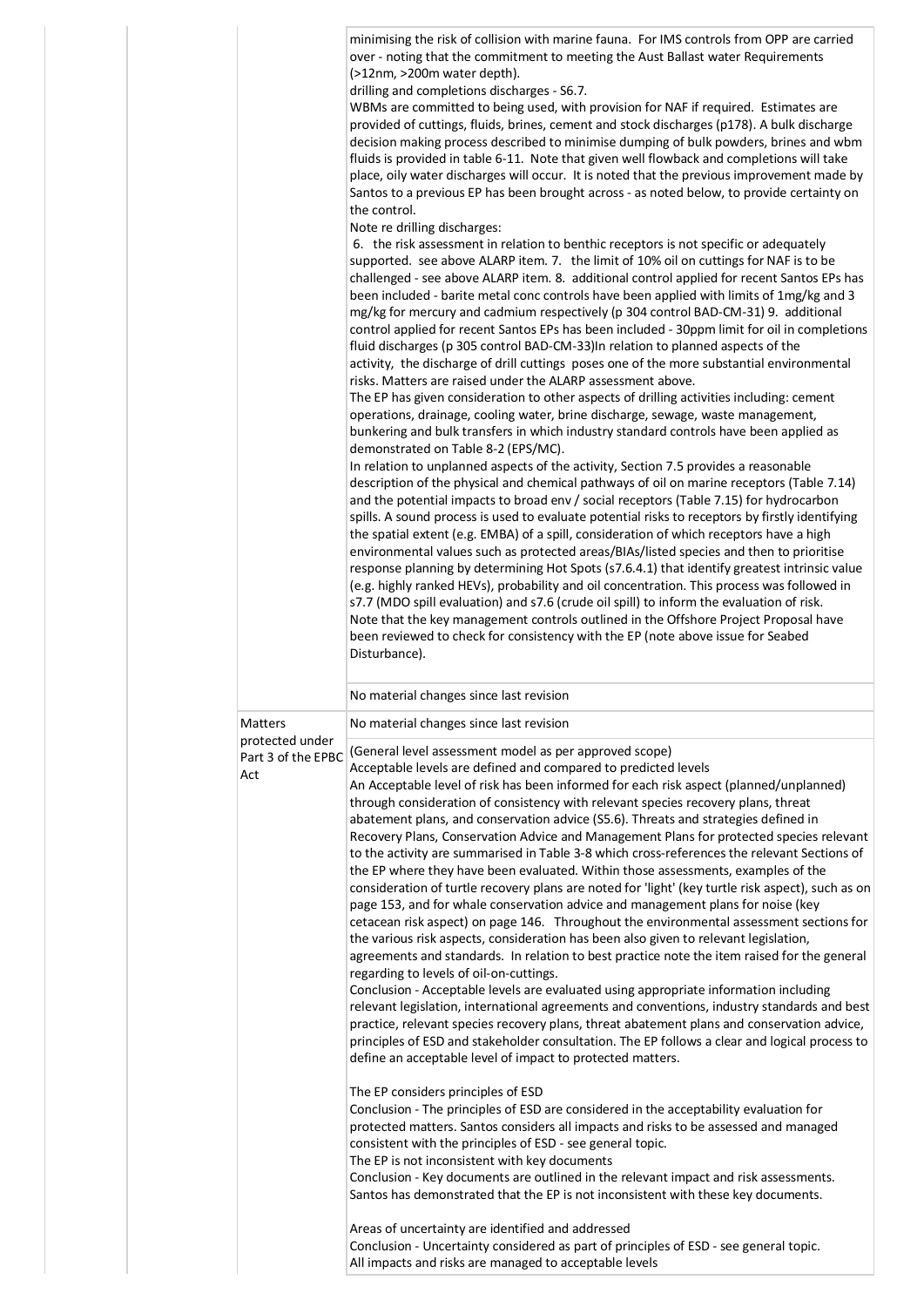As outlined in Section 5.6, Santos considers an impact or risk associated with the activities to be acceptable if:

1. the consequence of a planned event is ranked as I or II; or a risk of impact from an unplanned event is ranked Very Low to Medium 2. an assessment has been completed to determine whether further information or studies are required to support or validate the consequence assessment 3. the principles of ecologically sustainable development have been addressed 4. acceptable levels of impact and risks have been informed by relevant species recovery plans, threat abatement plans and conservation advice can be demonstrated 5. EPOs, EPSs and controls are consistent with legal and regulatory requirements 6. EPOs, EPSs and controls are consistent with industry standards (for example, National Biofouling Management Guidance Guidelines for the Petroleum Production and Exploration Industry (Marine Pest Sectoral Committee, 2018)) 7. EPOs, EPSs and controls have taken into account stakeholder feedback 8. EPOs, EPSs and controls have been demonstrated to reduce the impact or risk to ALARPLight:

Section 6.2 evaluates acceptability of impacts of light emissions from the MODU, vessels and flaring. The EP provides an appropriately thorough, defensible evaluation of light impacts to marine fauna, with a focus on turtles as the key receptor of concern. Turtles - The operational areas does not overlap any BIA for marine turtles. The flatback turtle internesting BIA is the nearest, it is over 50km away, with the nearest turtle nesting beaches >138km from the operational area (p148). Given that intermittent flaring is the greatest source of light, and that it is expected to be visible to a range of 52.4km (supported by reference to a Woodside study - p 147), light emissions will not be visible at nesting beaches (nesting activities/hatchlings being most light sensitive stage) . Impacts to turtles from light emissions are expected to be restricted to localised attraction and temporary disorientation, but limited due to limited duration of the activity. The EP demonstrates that the activity will not compromise the objectives as set out in the marine turtle recovery plan and will be managed to acceptable levels.

Seabirds - The operational area does not overlap any BIAs for protected bird species. Whilst individuals of light - sensitive species such as wedge-tailed shearwater may traverse the operational area, the BIA is more than 700km away. Light emissions from the MODU and/or vessels are unlikely to attract and/or affect the behaviour of large numbers of seabirds. The EP demonstrates that the activity will be managed to acceptable levels. Noise:

Section 6.1 evaluates acceptability of impacts of underwater noise emissions from the MODU, vessels, helicopters, and flaring. The EP appropriately references current, contemporary scientific literature (and thresholds) to inform acceptability evaluation. The demonstration of an acceptable level of impact is linked to EPO-5 [no injury or mortality to EPBC Act listed marine fauna]. Note that the semi-sub to be utilised is not dynamically positioned (p132). Reference is made to the Underwater Noise Impacts on Marine Fauna (JASCO, 2020a) study (not currently published).

Cetaceans - There are no known significant areas/BIAs for cetaceans within the operational area. The nearest BIA is the pygmy blue whale distribution BIA - 51km away (p136). Impacts are expected to be managed in adherence with the Blue Whale

Conservation Management Plan and . The EP does not predict any injury or mortality to humpback whales or pygmy blue whales, as the predicted area where behavioural responses may occur represents a small proportion of the overall BIA, noise is unlikely to present a barrier to movement or disrupt migratory pathways or behaviour.

Noise levels from the MODU, helicopters and vessels that may cause behavioural responses to marine fauna are expected to generally be confined to the operational area and concentrated within a radius of a few hundred metres of the noise source metres to within

11.4 km, depending upon the noise sources and operations (p141).

Given the time and distance between other oil and gas activities, there is low likelihood for the potential for cumulative effects.

Santos has referenced contemporary scientific literature, and applied

appropriate thresholds to the assessment.

Marine Fauna Interactions:

Evaluation of potential vessel/MODU collisions with marine fauna sets an appropriate acceptable level of impact through an EPO-5 [no injury or mortality to EPBC Act listed marine fauna]. Santos' control measures through procedures for interacting with marine fauna are identified as being consistent with Part 8 of the EPBC Regulations and potential impacts and risks to threatened fauna will be managed consistent with relevant Recovery Plans (p220) and Approved Conservation Advice.

Conclusion - The EP does demonstrate that all impacts and risks are managed to acceptable levels.

Comparison is systematic, applied thoroughly, defensible and reproducible Conclusion - The evaluation methods selected (S5) has been followed and systematically applied thoroughly across all impacts and risk. The conclusions reached and control selections are supported by relevant references and information. Considering the information presented in the EP with the evaluation and controls, common findings can be reached, and therefore it defensible and reproducible. Relevant person consultation has been incorporated

Yes as per each acceptability evaluation, which includes consideration of stakeholder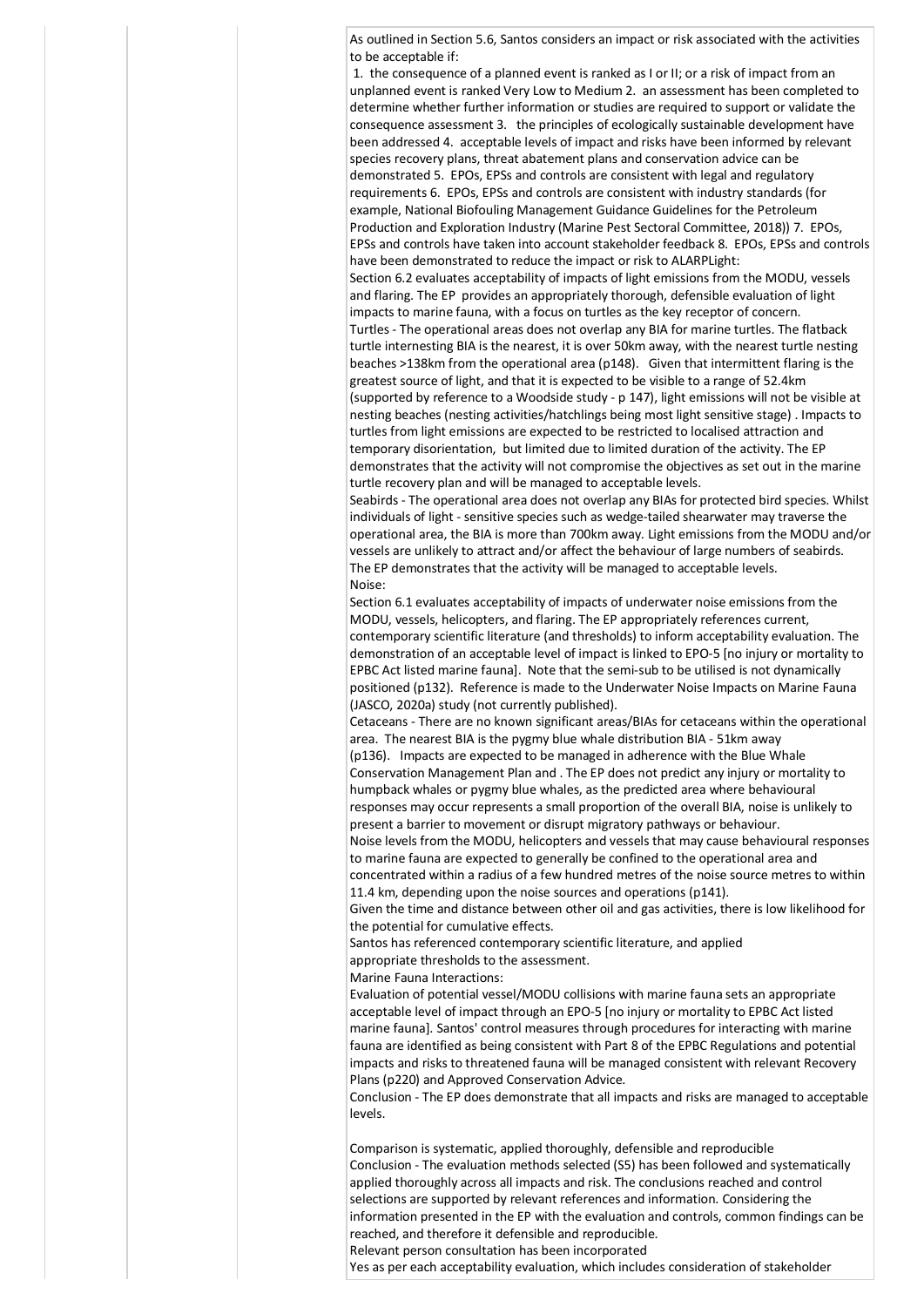|   |                                                                                                                                       |                           | feedback - for example 'managing activity interaction with other marine users including<br>NPF' (page 168)                                                                                                                                                                                                                                                                                                                                                                                                                                                                                                                                                                                                                                                                                                                                                                                                                                                                                                                                                                                                                                                                                                                                                                                                                                                                                                                                                                                                                                                                                                                                                                                                                                                                                                                                                                                                                                                                                                                                                                                                                                                                                                                                                                                                                                                                                                                                                                                                                                                                                                                                                                                                                                                                                                                                                                                                                                                                                                                                                                                                                                                                                            |
|---|---------------------------------------------------------------------------------------------------------------------------------------|---------------------------|-------------------------------------------------------------------------------------------------------------------------------------------------------------------------------------------------------------------------------------------------------------------------------------------------------------------------------------------------------------------------------------------------------------------------------------------------------------------------------------------------------------------------------------------------------------------------------------------------------------------------------------------------------------------------------------------------------------------------------------------------------------------------------------------------------------------------------------------------------------------------------------------------------------------------------------------------------------------------------------------------------------------------------------------------------------------------------------------------------------------------------------------------------------------------------------------------------------------------------------------------------------------------------------------------------------------------------------------------------------------------------------------------------------------------------------------------------------------------------------------------------------------------------------------------------------------------------------------------------------------------------------------------------------------------------------------------------------------------------------------------------------------------------------------------------------------------------------------------------------------------------------------------------------------------------------------------------------------------------------------------------------------------------------------------------------------------------------------------------------------------------------------------------------------------------------------------------------------------------------------------------------------------------------------------------------------------------------------------------------------------------------------------------------------------------------------------------------------------------------------------------------------------------------------------------------------------------------------------------------------------------------------------------------------------------------------------------------------------------------------------------------------------------------------------------------------------------------------------------------------------------------------------------------------------------------------------------------------------------------------------------------------------------------------------------------------------------------------------------------------------------------------------------------------------------------------------------|
|   |                                                                                                                                       |                           | No material changes since last revision                                                                                                                                                                                                                                                                                                                                                                                                                                                                                                                                                                                                                                                                                                                                                                                                                                                                                                                                                                                                                                                                                                                                                                                                                                                                                                                                                                                                                                                                                                                                                                                                                                                                                                                                                                                                                                                                                                                                                                                                                                                                                                                                                                                                                                                                                                                                                                                                                                                                                                                                                                                                                                                                                                                                                                                                                                                                                                                                                                                                                                                                                                                                                               |
| 4 | Environment Plan Emissions and<br>provides for<br>appropriate<br>performance<br>outcomes,<br>standards and<br>measurement<br>criteria | discharges<br>(unplanned) | No material changes since last revision - the current re-submission did not include the OPEP<br>and changes in the EP were largely restricted to GHG and consultation on GHG.                                                                                                                                                                                                                                                                                                                                                                                                                                                                                                                                                                                                                                                                                                                                                                                                                                                                                                                                                                                                                                                                                                                                                                                                                                                                                                                                                                                                                                                                                                                                                                                                                                                                                                                                                                                                                                                                                                                                                                                                                                                                                                                                                                                                                                                                                                                                                                                                                                                                                                                                                                                                                                                                                                                                                                                                                                                                                                                                                                                                                         |
|   |                                                                                                                                       |                           | Days to RW kill: The conflicting 77-day reference for the RW kill has been identified by<br>Santos as an error and removed from the OPEP (it's a 90 period). New explanation and<br>justification for this period has been added to OPEP S. 9.2.3 (p 79), including tow distances<br>and the time to drill a RW of sufficient diameter to kill the blow-out well, etc. An ALARP<br>summary is provided in the OPEP Addendum (p 309 - 313) that makes the case for the<br>proposed maximum time to successfully effectuate a relief well (i.e. 90 days). [C]<br>Monthly RW rig register:<br>OPEP Section 9.2.3.1 indicates that the source control plan (SCP) includes RW planning that<br>involves "a review of the most recent monthly update to the rig capability register to<br>identify the most suitable rig for the well." (p 76)<br>The related EPS/ control standard (Table 9-9) provide confidence that the situation will be<br>effectively monitored "to ensure preferred MODU remains available throughout<br>the activity" (p 92).<br>The OPEP ALARP assessment table in the OPEP Addendum states "MODU Capability<br>Register is monitored monthly" (p 310) [C]<br>Capping stack deployment vessels:<br>OPEP S. 9.2.4 has been updated to confirm the monthly monitoring and constant<br>maintenance of an adaptive management process for CS deployment vessels (like with RW<br>rigs). (p 80).<br>The related EPS/ control standard (Table 9-9) provide confidence that the situation will be<br>effectively monitored "to ensure Capping Stack deployment vessel is available throughout<br>the activity" (p 93)<br>OPEP Table 9-9: "Environmental performance - source control" (p 93) confirms "Suitable<br>Capping Stackdeployment vessel is confirmed to be available prior to drilling". [C]                                                                                                                                                                                                                                                                                                                                                                                                                                                                                                                                                                                                                                                                                                                                                                                                                                                                                                                                                                                                                                                                                                                                                                                                                                                                                                                                                                                   |
|   |                                                                                                                                       |                           | <b>EPOs</b><br>EPOs relating to the LWC/WCD scenario are described in the EP (S 7.6.3) and OPEP (Table<br>9-3, S. 9.2). The presented EPOs address the LWC risks covered by this assessment scope,<br>most importantly "No loss of containment of hydrocarbon to the marine environment".<br>The more specific EPOs for this scope are found in the OPEP (See OPEP Table 9-3, p 70). The<br>EPOs read as follows:<br>1. for LWC/ vessel collision source control (p 70): "Implementation of source control<br>methods to stop the release of hydrocarbons into the marine/onshore environment and to<br>reduce impacts to environmental receptors" It is noted that this text is consistent with<br>text in a similar context in the Bedout plan (RMS 5570) following an RFI update. 2. for<br>mechanical dispersion (s. 11.3): "To create mixing for oil and water to enhance natural<br>dispersion" 3. for OWR (S. 12.4) "Implement tactics in accordance with relevant<br>State/Territory Oiled Wildlife Response Plans(OWRP) to prevent or reduce impacts, and to<br>humanely treat, house, and release or euthanise wildlife"Observations:<br>4. EPOs are linked to acceptable levels - yes, the interplay between outcomes, standards,<br>ALARP and acceptability is described thoroughly in S. 5 on impact and risk assessment<br>methodology. 5. EPOs address all identified impacts and risks - yes, for this activity the<br>LWC risk is covered by numerous and relevant EPOs. 6. EPOs reflect levels of<br>environmental performance - yes, each is co-located in a table with numerous relevant<br>EPSs.EPSs<br>General EP-level EPSs can be found in EP Table 8-2 (p 299-), "Control measures and<br>environmental performance standards for the proposed activity". The largest part of LWC/<br>OSR relevant EPSs are found in the OPEP, across the relevant strategy sections. Given the<br>nature of the hydrocarbon (gas condensate) it is noted above that not all standard response<br>strategies are relevant for the Barossa activity (e.g. dispersant). EPSs are included for all<br>relevant strategies, in particular source control (Table 9-9), monitoring (Table 10-34),<br>mechanical dispersion (Table 11-4), and OWR (Table 12-6).<br>Observations<br>7. EPSs are all directly linked to control measures 8. EPSs have clear measurement criteria<br>that can easily be monitored for compliance 9. EPOs, EPSs and MC are linked and<br>complementary10. There are a few typographical errors/inconsistencies in EPSs that<br>should be corrected (See issues)<br>ISSUES - EPS text could be tightened up to deal with contradictions and typos:<br>Days to RW kill: OPEP Section 9.2.3.2 provides a schedule for the mobilisation of a suitable<br>relief well rig and the drilling and kill of a well under loss of well control conditions. That<br>schedule states that the well will be brought under control in 90 days. In OPEP Table 9-9,<br>however, an EPS is provided such that "Relief well drilling controls the well by 77 days." See<br>letter point #2.1 above.<br>Monthly RW rig register: OPEP Section 9.2.3.1 and the ALARP summary (OPEP Addendum) |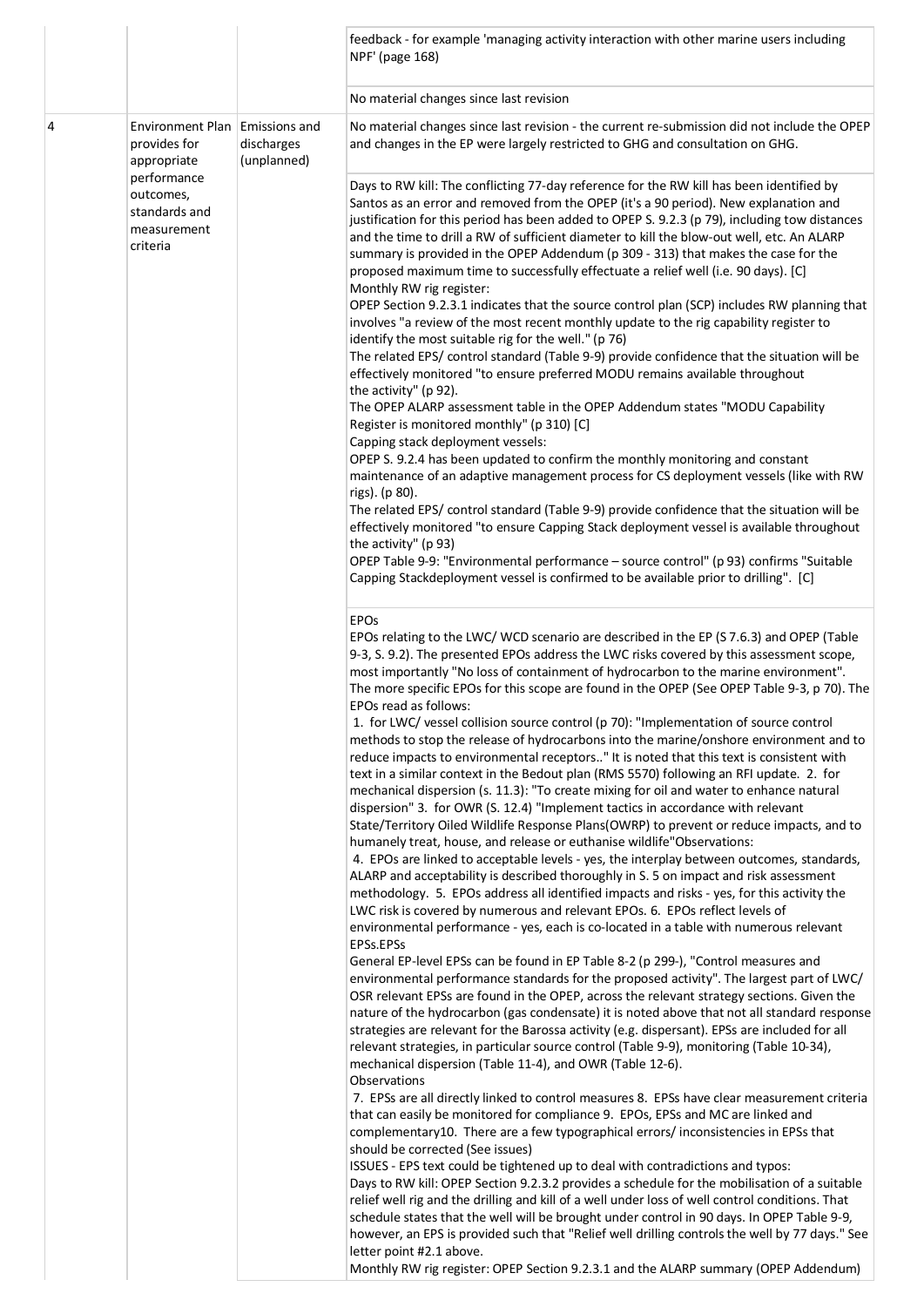|   |                                                                                                                                                          |                           | describe a register of MODU activity that is updated on a monthly basis. A similar<br>commitment was provided in the Bedout Drilling OPEP (Table 9-6) which states "Relief Well<br>Rig Capability Register is maintained during the activity through monthly monitoring". In<br>the Barossa OPEP (Table 9-9), however, the respective EPS fails to mention the update<br>frequency: "A MODU Capability Register is maintained during the activity". See letter point<br>#4.1 below.<br>Capping stack deployment vessels: The EPS (OPEP Table 9-9) calls for "Vessel availability<br>shall be monitored regularly via Santos' contracted vessel broker", whereas the ALARP<br>summary text in the OPEP Addendum states: "The location of suitable vessels(required<br>vessel specs and Safety Case approval) for Capping Stack deployment are monitored<br>monthly." See letter point #4.1 below.                                                                                                                                                                                                                                                                                                                                                                                                                                                                                                                                                                                                                                                                                                                                                                                             |
|---|----------------------------------------------------------------------------------------------------------------------------------------------------------|---------------------------|----------------------------------------------------------------------------------------------------------------------------------------------------------------------------------------------------------------------------------------------------------------------------------------------------------------------------------------------------------------------------------------------------------------------------------------------------------------------------------------------------------------------------------------------------------------------------------------------------------------------------------------------------------------------------------------------------------------------------------------------------------------------------------------------------------------------------------------------------------------------------------------------------------------------------------------------------------------------------------------------------------------------------------------------------------------------------------------------------------------------------------------------------------------------------------------------------------------------------------------------------------------------------------------------------------------------------------------------------------------------------------------------------------------------------------------------------------------------------------------------------------------------------------------------------------------------------------------------------------------------------------------------------------------------------------------------|
|   |                                                                                                                                                          | General                   | No material changes since last revision                                                                                                                                                                                                                                                                                                                                                                                                                                                                                                                                                                                                                                                                                                                                                                                                                                                                                                                                                                                                                                                                                                                                                                                                                                                                                                                                                                                                                                                                                                                                                                                                                                                      |
|   |                                                                                                                                                          |                           | No material changes since last revision                                                                                                                                                                                                                                                                                                                                                                                                                                                                                                                                                                                                                                                                                                                                                                                                                                                                                                                                                                                                                                                                                                                                                                                                                                                                                                                                                                                                                                                                                                                                                                                                                                                      |
|   |                                                                                                                                                          |                           | The Offshore Project Proposal EPOs have been reviewed and compared to those presented<br>in the EP. Often those of the OPP are written from the wider Project perspective. When<br>considering this activity (drilling of 8 wells/completions) the EPOs are consistent with those<br>of the OPP. Note that the EPOs provided regarding noise in the OPP are captured under 'no<br>injury or mortality to EPBC Act listed marine fauna' in the EP (page 141).                                                                                                                                                                                                                                                                                                                                                                                                                                                                                                                                                                                                                                                                                                                                                                                                                                                                                                                                                                                                                                                                                                                                                                                                                                 |
|   |                                                                                                                                                          |                           | EPOs linked to acceptable levels<br>Table 8-1 summarises all the relevant EPO's for the activity. Eight EPOs are identified in this<br>section and provide suitable linkage to the range of acceptable levels identified<br>throughout the individual environmental assessments for risk aspects of the<br>activity described in s6 and s7 of the EP.                                                                                                                                                                                                                                                                                                                                                                                                                                                                                                                                                                                                                                                                                                                                                                                                                                                                                                                                                                                                                                                                                                                                                                                                                                                                                                                                        |
|   |                                                                                                                                                          |                           | EPOs address all identified impacts and risks<br>EPOs address all of the key risk aspects presented in the submission, and address identified<br>impacts and risks appropriately given the nature and scale and short duration of the<br>activity.                                                                                                                                                                                                                                                                                                                                                                                                                                                                                                                                                                                                                                                                                                                                                                                                                                                                                                                                                                                                                                                                                                                                                                                                                                                                                                                                                                                                                                           |
|   |                                                                                                                                                          |                           | EPOs reflect levels of environmental performance<br>The EPOs in the submission reflect levels of performance that are required, and logically<br>flow from the environmental assessments provided for the various risk aspects.                                                                                                                                                                                                                                                                                                                                                                                                                                                                                                                                                                                                                                                                                                                                                                                                                                                                                                                                                                                                                                                                                                                                                                                                                                                                                                                                                                                                                                                              |
|   |                                                                                                                                                          |                           | EPSs linked to control measures<br>The EPSs provided in Table 8.2 of the EP are clearly detailed and able to be matched to the<br>relevant control measures described. Overall, the EPSs provide a reasonable level of detail<br>to secure ongoing compliance throughout the activity.                                                                                                                                                                                                                                                                                                                                                                                                                                                                                                                                                                                                                                                                                                                                                                                                                                                                                                                                                                                                                                                                                                                                                                                                                                                                                                                                                                                                       |
|   |                                                                                                                                                          |                           | EPSs have clear measurement criteria<br>Table 8.2 of the EP provides clearly stated measurement criteria.                                                                                                                                                                                                                                                                                                                                                                                                                                                                                                                                                                                                                                                                                                                                                                                                                                                                                                                                                                                                                                                                                                                                                                                                                                                                                                                                                                                                                                                                                                                                                                                    |
|   |                                                                                                                                                          |                           | EPOs, EPSs and MC that are linked and complementary<br>The EPOs, EPs and MC are linked and complement each other.                                                                                                                                                                                                                                                                                                                                                                                                                                                                                                                                                                                                                                                                                                                                                                                                                                                                                                                                                                                                                                                                                                                                                                                                                                                                                                                                                                                                                                                                                                                                                                            |
| 5 | Environment Plan Emissions and<br>includes<br>appropriate<br>implementation<br>strategy and<br>monitoring,<br>recording and<br>reporting<br>arrangements | discharges<br>(unplanned) | Content requirements of Regulation 14 are included<br>Yes, the content requirements under reg 14 are clearly presented evident in the EP and are<br>appropriately addressed for the nature and scale of the activity (in particular Sections 4 on<br>consultation and 8 for implementation).<br>Evidence that all impacts and risks will continue to be reduced to ALARP and acceptable<br>The controls studied within the scope of this assessment appear to be largely designed with<br>integrated continual/ regular monitoring for keeping risks to ALARP and acceptable levels.<br>Good examples include monthly update of relief well register, on-going maintenance of<br>contracts with oil spill response/ source control OSROs. One issue that arises with the relief<br>well register is what happens after the monitoring itself indicates an issue with RW rig<br>availability.<br>ISSUE: Adaptive Management - As was discussed in relation to the submission for Bedout<br>drilling, currently under assessment, there are no clear commitments in the Barossa<br>submission concerning what Santos would do if, as the spud date approaches, the proposed<br>relief well rig register is unable to document the presence of a suitable rig in the region that<br>meets the requirements set out in the source control plan (SCP). The exact same issue<br>arises in the Barossa plan wrgt capping stack deployment vessel availability. (Note the latter<br>was not an issue in Bedout as that activity did not involve capping stack capability).<br><b>DRAFT LETTER POINT #4.1</b><br>Adaptive management for ensuring relief well rig and capping stack deployment vessel |
|   |                                                                                                                                                          |                           | availability<br>Context: The OPEP must include adequate arrangements for timely response to oil<br>pollution. NOPSEMA expects the OPEP to set out how and when the response control<br>measures will be implemented, including how the titleholder will deploy sufficient                                                                                                                                                                                                                                                                                                                                                                                                                                                                                                                                                                                                                                                                                                                                                                                                                                                                                                                                                                                                                                                                                                                                                                                                                                                                                                                                                                                                                    |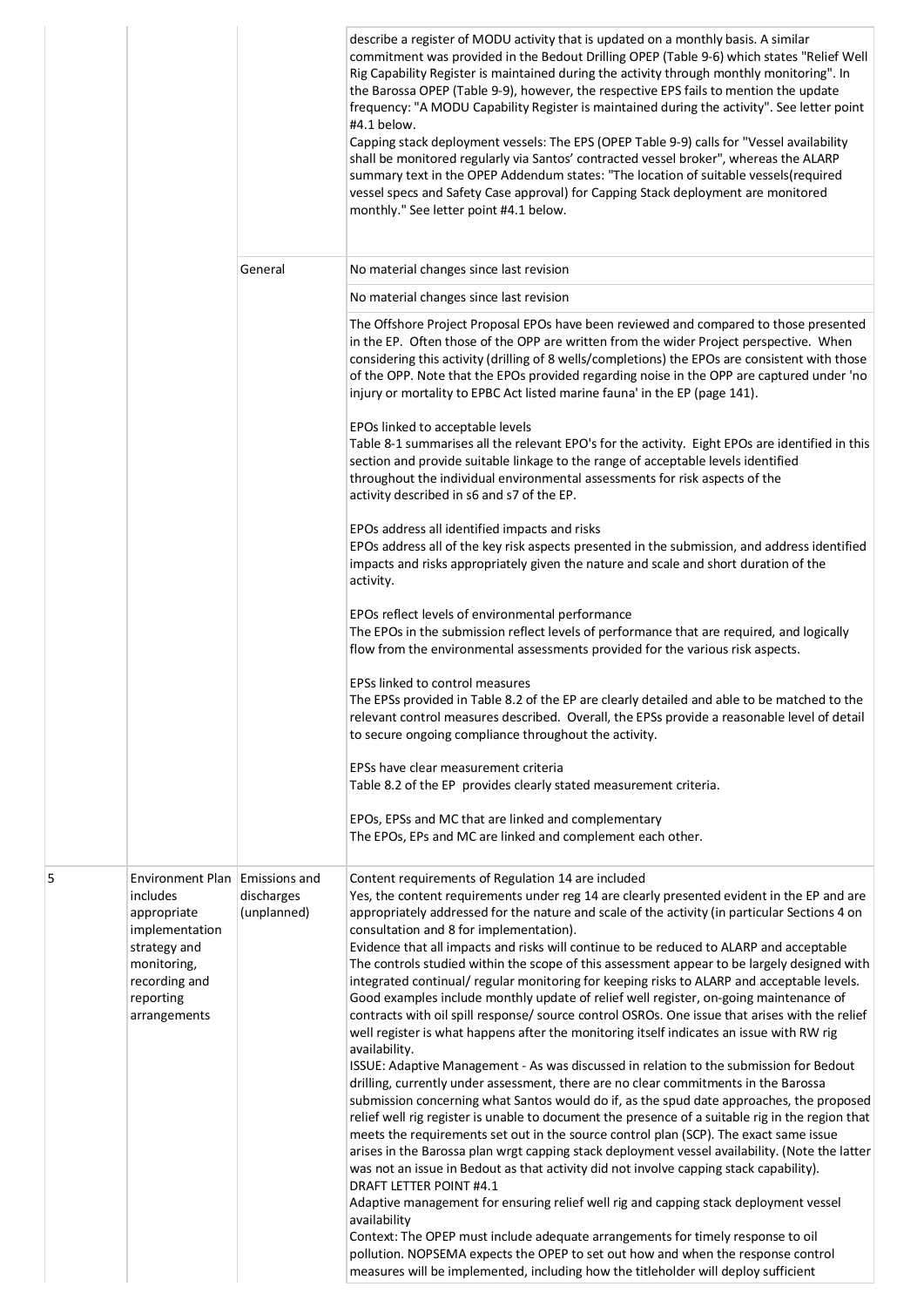|  | capability in the required timeframes. The level of detail to be provided in the OPEP<br>regarding the control measures, deployment methods, and deployment timeframes should                  |
|--|------------------------------------------------------------------------------------------------------------------------------------------------------------------------------------------------|
|  | be commensurate with the complexity of each control measure and the expected level of<br>risk reduction it achieves.                                                                           |
|  | Issue: The Barossa Drilling submission does not outline adaptive management measures in                                                                                                        |
|  | place for taking action in response to any limitations to relief well rig availability that may<br>arise before or during a drilling campaign. The EP also commits to monitoring the           |
|  | availability of capping stack deployment capable vessels on a monthly basis through                                                                                                            |
|  | shipbroker reports (OPEP S. 9.2.4). However, these commitments in isolation are                                                                                                                |
|  | insufficient in that they do not include details of adaptive management measures that will<br>be carried out in response to monthly monitoring to provide assurance that timeframes for        |
|  | drilling a relief well and capping the well will be met in all circumstances.                                                                                                                  |
|  | Request: Please revise and update the EP to describe the adaptive management process in<br>place for taking action in response to monitored limitations to (i) relief well rig availability    |
|  | and (ii) capping stack deployment vessel availability that may arise before or during a                                                                                                        |
|  | drilling campaign such that risk will be held to ALARP and acceptable levels.                                                                                                                  |
|  | Management of change, knowledge and learning processes are included<br>Yes, the EP explicitly addresses the MoC process (S. 8.10.2). Reference is made to an                                   |
|  | Environment Management of Change Procedure for any new, or proposed amendment to a                                                                                                             |
|  | control measure, EPS or EPOs.<br>The titleholder's environmental management system is effective                                                                                                |
|  | Yes, the Santos environmental management system is described in S. 8.1 (Implementation                                                                                                         |
|  | system). The considerations outlined there (policies, standards, processes, procedures,                                                                                                        |
|  | tools and control measures) are appropriate for ensuring effectiveness over the duration of<br>the activity.                                                                                   |
|  | Appropriate training and competencies                                                                                                                                                          |
|  | Yes, the EP describes the training and competency program for the activity; the additional<br>training and competency requirements for relevant personnel specific to spill response are       |
|  | described in the OPEP (S. 5.4). The topics covered there appear appropriate (i.e. IMT                                                                                                          |
|  | training and exercises, oil spill responder training, response testing arrangements and                                                                                                        |
|  | audits).<br>Appropriate Oil Pollution Emergency Plan                                                                                                                                           |
|  | Yes, the OPEP, which was provided in a separate document within the submission; it covers                                                                                                      |
|  | all the standard topics, in particular the relevant source control and spill response controls<br>(and their required performance outcomes and standards).                                     |
|  | Monitoring, recording and reporting arrangements are adequate                                                                                                                                  |
|  | Yes, within the scope of this assessment, incident reporting commitments and                                                                                                                   |
|  | arrangements are key. EP S. 8.8 describes these, as arise from compliance with reg 14(2).<br>Most notably (EP S. 8.8):                                                                         |
|  | 1. "a recordable incident, for an activity, means a breach of an EPO or EPS, in the EP that                                                                                                    |
|  | applies to the activity, that is not a reportable incident" 2. "a reportable incident, for an<br>activity, means an incident relating to the activity that has caused, or has the potential to |
|  | cause, moderate to significant environmental damage." This is interpreted as "an incident                                                                                                      |
|  | that is assessed to have an environmental consequence of moderate or higher in<br>accordance with the Santos environmental impact and risk assessment process outlined in                      |
|  | Section 5, i.e. a hydrocarbon release (subsurface) from LOWC (IV - Major). This is the same                                                                                                    |
|  | approach taken in the Bedout and Dancer-1 drilling EPs.Audit, review and non-conformance                                                                                                       |
|  | management is included<br>Yes, in line with reg 14(6) EP S. 8.11 explains that audits will be undertaken in a manner                                                                           |
|  | consistent with Santos' Assurance Operating Standard SMS-LRG-OS03. During the activity,                                                                                                        |
|  | an audit against the EP and/or OPEP will be performed at least annually, and may<br>be desktop only or include a field-based component. Audit findings may include                             |
|  | opportunities for improvement and non-conformances. Audit non-conformances are                                                                                                                 |
|  | managed through a Santos incident and action tracking management system, their "HSE<br>Toolbox" (Section 8.11.3).                                                                              |
|  | Testing of response arrangements evident                                                                                                                                                       |
|  | Yes, OPEP S 5.5 presents Santos's response testing arrangements and audits for the Barossa                                                                                                     |
|  | drilling activity. The range of tests implemented to ensure that response arrangements<br>function as required include review, audit, equipment check and deployments, desktop                 |
|  | exercise, Level 2/3 IMT Exercise. The testing schedule is to be detailed in the Santos                                                                                                         |
|  | Offshore Oil Spill Response Readiness Guideline (SO-91-OI-20001). Objectives are set for all<br>tests and used as benchmarks for the testing of the effectiveness of response arrangements     |
|  | against (using pre-identified Key Performance Indicators, KPIs).                                                                                                                               |
|  | Ongoing consultation arrangements are in place                                                                                                                                                 |
|  | The EP explicitly foresees ongoing consultation with "relevant regulatory bodies", for<br>example in the case of an emergency: "During any spill response, a close working                     |
|  | relationship with relevant regulatory bodies (e.g., AMSA, DEPWS) will occur, thus there will                                                                                                   |
|  | be ongoing consultation with relevant stakeholders on the acceptability of response<br>operations." (S. 6.8.6).                                                                                |
|  | ISSUE - It is not clear if Santos will also be undertaking ongoing relevant persons                                                                                                            |
|  | consultation with parties other than regulatory bodies.<br>LETTER POINT #4.2 - Ongoing consultation in the case of an oil spill                                                                |
|  | Requirement: The implementation strategy must provide for appropriate consultation with:                                                                                                       |
|  |                                                                                                                                                                                                |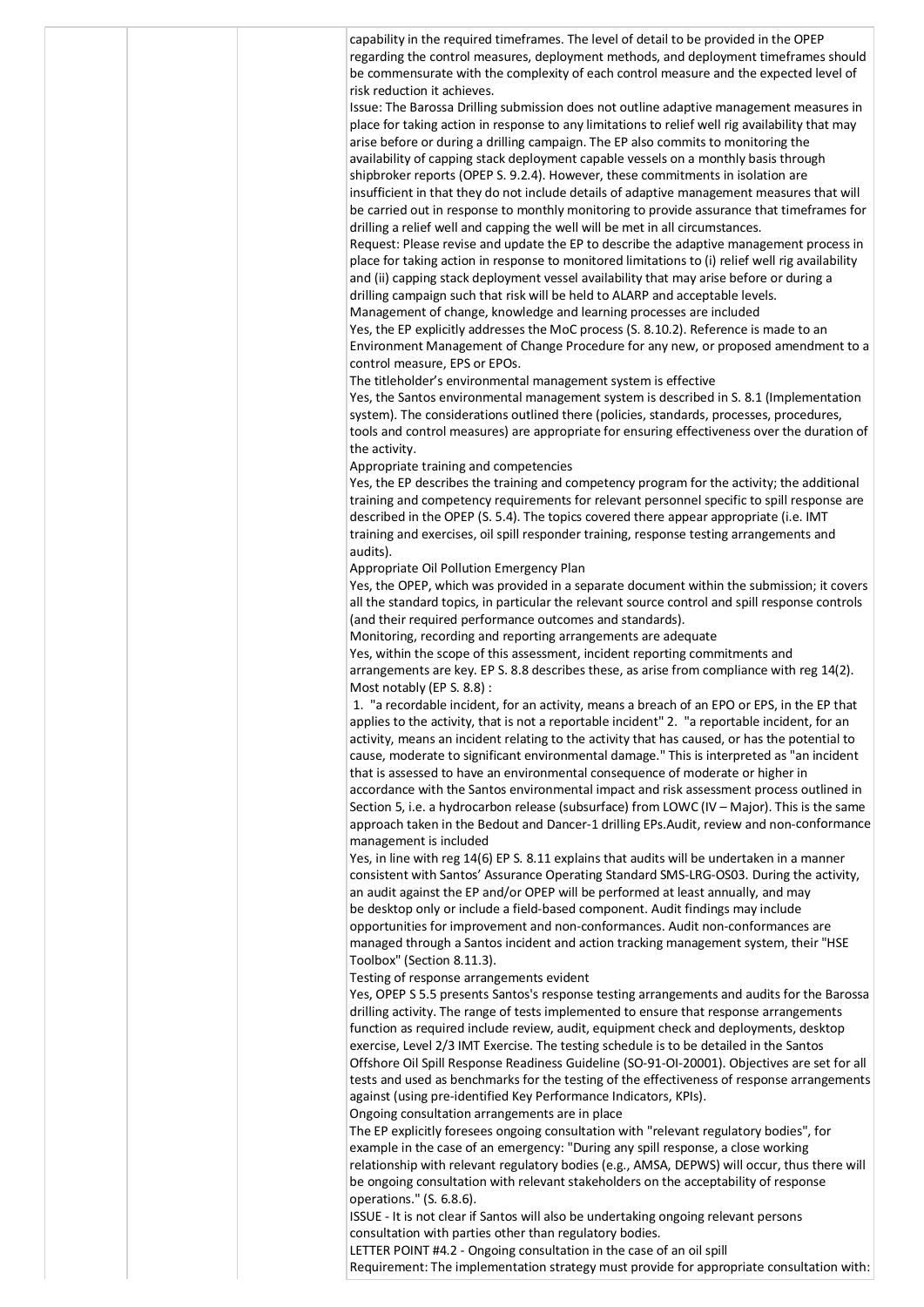|         | (a) relevant authorities of the Commonwealth, a State or Territory; and (b) other relevant<br>interested persons or organisations (Regulation 14(9)). NOPSEMA guidance clarifies that<br>the implementation strategy arrangements are to "provide for effective ongoing<br>stakeholder consultation throughout the implementation of the activity as required by<br>regulation 14(9)" (S. 2.5) and that "the plan for ongoing consultation provided in the EP<br>should clearly describe arrangements for who, what, when, why and how ongoing<br>consultation will be undertaken for the life of the activity." (S. 3.10.3.6)<br>Issue: It is not clear if Santos would also be undertaking ongoing relevant persons<br>consultation with parties other than regulatory bodies in the case of an oil spill. The EP<br>states: "During any spill response, a close working relationship with relevant regulatory<br>bodies (e.g., AMSA, NT DEPWS) will occur, thus there will be ongoing consultation with<br>relevant stakeholders on the acceptability of response operations." (S. 6.8.6).<br>Request:<br>Please describe arrangements for who, what, when, why and how ongoing consultation will<br>be undertaken for the unplanned case of loss of well control oil spills.                                                                                                                                                                                                                     |
|---------|------------------------------------------------------------------------------------------------------------------------------------------------------------------------------------------------------------------------------------------------------------------------------------------------------------------------------------------------------------------------------------------------------------------------------------------------------------------------------------------------------------------------------------------------------------------------------------------------------------------------------------------------------------------------------------------------------------------------------------------------------------------------------------------------------------------------------------------------------------------------------------------------------------------------------------------------------------------------------------------------------------------------------------------------------------------------------------------------------------------------------------------------------------------------------------------------------------------------------------------------------------------------------------------------------------------------------------------------------------------------------------------------------------------------------------------------------------------------------------------------------|
|         | PREVIOUS ISSUE: Adaptive Management - there were no clear commitments in the<br>EP concerning what Santos would do if, as the spud date approaches, the proposed relief<br>well rig register is unable to document the presence of $(1)$ a suitable rig and/or $(2)$ capping<br>stack deployment vessel in the region that meets the requirements set out in the source<br>control plan (SCP).<br>PREVIOUS LETTER POINT #4.1<br>Request: Please revise and update the EP to describe the adaptive management process in<br>place for taking action in response to monitored limitations to (i) relief well rig availability<br>and (ii) capping stack deployment vessel availability<br>SANTOS RESPONSE: OPEP S 9.2.3.1 (p 76) has been updated to specifically detail the Santos<br>adaptive management processes in place for taking action in response to monitored<br>limitations to relief well rig and CS deployment vessel availability: "The activity will not<br>proceed if there is not a least one relief well rig option than could execute a relief well<br>within the timeframes committed to in Table 9-4" (i.e. 90 days, p 79). For the CS<br>deployment vessel, the process foresees identifying "a suitable vessel further afield, along<br>with identifying any pre-work (contracting/logistics plans etc.) that might be needed to<br>mobilise a vessel from further afield." (p 80) [C]                                                                                         |
|         | PREVIOUS LETTER POINT #4.2 - Ongoing consultation in the case of an oil spill<br>Issue: It is not clear if Santos would also be undertaking ongoing relevant persons<br>consultation with parties other than regulatory bodies in the case of an oil spill.<br>Request: Please describe arrangements for who, what, when, why and how ongoing<br>consultation will be undertaken for the unplanned case of loss of well control oil spills.<br>SANTOS RESPONSE: Santos have rewritten sections of the EP to better reflect their<br>intended on-going consultation during a major incident:<br>"In the event of a Level 2 or 3 spill event  Santos will apply the stakeholder identification<br>process described in Section 4.2 of the EP to identify relevant persons in addition to those<br>listed in Table 4-1. Relevant persons whose functions, interests or activities that will, or<br>may, be directly affected by the spill event or response arrangements will be notified of the<br>event in accordance with Santos' Incident Management Process."<br>This revised approach appears to encompass a much broader reach of potentially spill-<br>relevant persons (i.e. not just agencies or activity-relevant persons, e.g. as stated in S.<br>6.8.6). As it stands it appears to follow common industry practice, namely the expansion of<br>the concept of 'affected interests from the activity' to 'affected interests from the oil spill/<br>response.' This is appropriate.<br>[C] |
|         | No material changes since last revision - the current re-submission did not include the OPEP<br>and changes in the EP were largely restricted to GHG and consultation on GHG.                                                                                                                                                                                                                                                                                                                                                                                                                                                                                                                                                                                                                                                                                                                                                                                                                                                                                                                                                                                                                                                                                                                                                                                                                                                                                                                        |
| General | Content requirements of Regulation 14 are included - 14(10)<br>The content requirements under Regulation 14 are evident and appropriately addressed<br>given the nature and scale of the activity. ?The implementation strategy complies with the<br>Act, regulations and other legislative requirements. [noting matters to be addressed<br>below].<br>Evidence that all impacts and risks will continue to be reduced to ALARP and acceptable -<br>Reg 14(1), Reg 14(3), Reg 14(6)<br>Section 8 of the EP outlines the implementation strategy, including the environmental<br>management system. Section 8.3 states that to ensure that environmental risks and<br>impacts remain ALARP and of an acceptable level during the Activity hazards will continue<br>to be identified, assessed and controlled as described in sections 8.10 - Document/Record<br>Management/MOC and Reviews and 8.11 - Audits and Inspections. The implementation                                                                                                                                                                                                                                                                                                                                                                                                                                                                                                                                                     |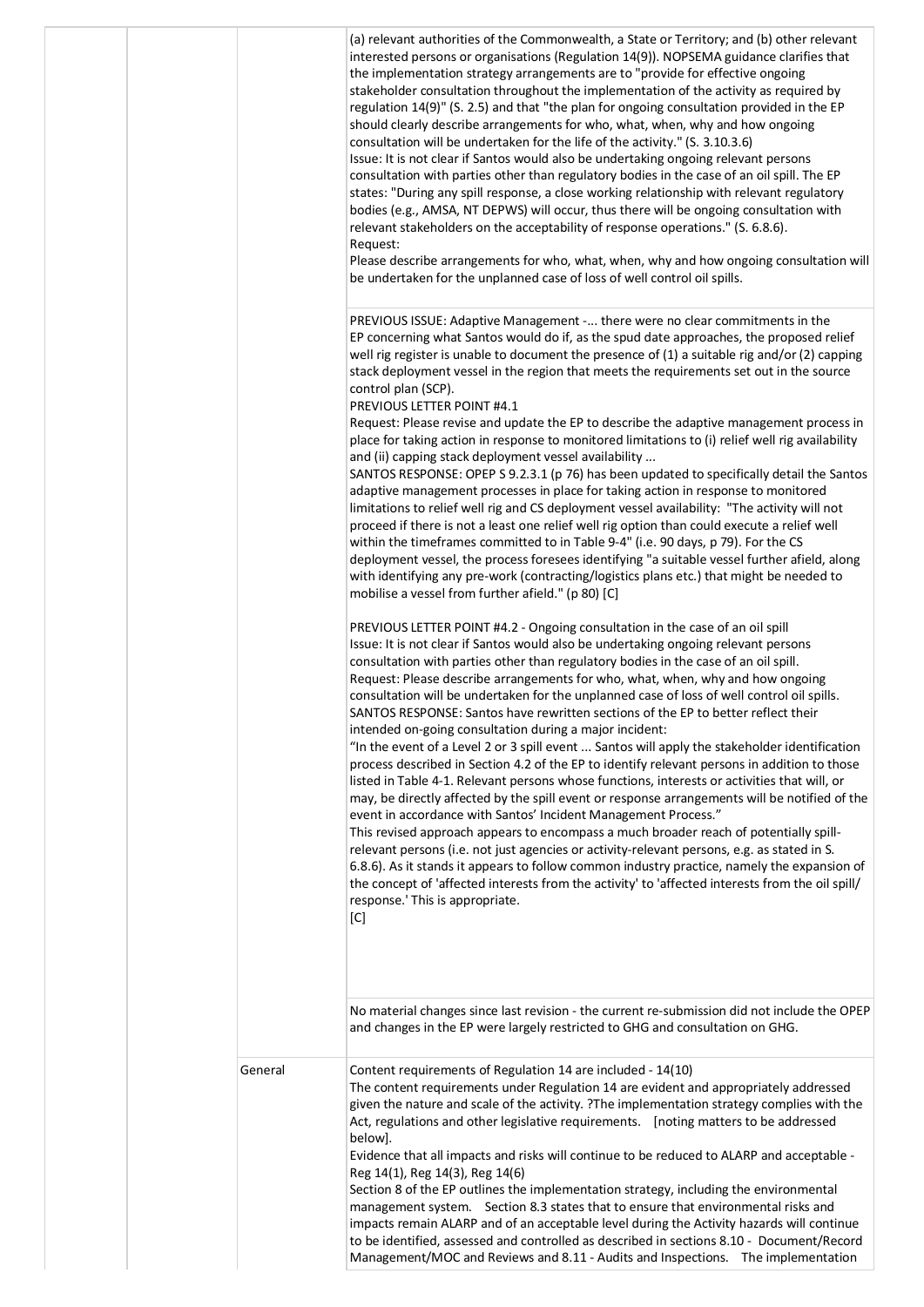|   |         | strategy and environmental management system provide a range of systems and processes<br>to ensure that impacts and risks will continue to be managed to ALARP and acceptable<br>levels<br>Management of change, knowledge and learning processes are included - Reg 14(3)<br>Management of change is considered in section 8.10.2 of the EP. The MOC process<br>includes consideration for further consultation depending on the nature and scale of the<br>change. The MoC process also allows for the assessment of new information that may<br>become available after EP acceptance, such as new management plans for Australian<br>marine parks, new recovery plans or conservation advice for species, and changes to the<br>EPBC PMST results. Accepted MoCs become part of the in-force EP or OPEP and are tracked<br>on a register and made available on the Santos intranet. The MOC process is well described<br>and supported by Figure 8.1. Section 8.11.4 provides a reasonable description of Santos'<br>continuous improvement process<br>The titleholder's environmental management system is effective Reg 14(1)<br>Reg 14(1) - Includes an implementation strategy (S8). Section 8.1 describes that the Santos'<br>EMS is a framework of policies, standards, processes, procedures, tools and control<br>measures and specifically states that the EMS ensures control measures in the EP continue<br>to be effective and that appropriate monitoring is in place (s8.9.2 & Table 8.5) to determine<br>whether levels of performance are being met.<br>Appropriate training and competencies - Reg 14(4) and Reg 14(5)<br>Workforce training and competency is covered in section 8.5 and include activity<br>inductions, and training and competency. Qualifications and training records will be<br>sampled before and/or during an activity. All personnel on the MODU and support vessels<br>will complete an induction that will include a component addressing their EP<br>responsibilities (S8.6.1). Chain of command as well as roles and responsibilities are<br>appropriately addressed in S8.6. Overall, appropriate training to ensure that all employees<br>and contractors have the appropriate competencies is committed to.<br>Appropriate Oil Pollution Emergency Plan - Regs 14(8), 14(8AA), 14(8A), 14(8B), 14(8C),<br>14(8D), 14(8E)<br>14(8), 14(8AA), 14(8A), 14(8B), 14(8C) - includes OPEP. Refer to spill topic for further<br>findings in relation to adequacy of arrangements in relation to spill scenarios.<br>14(8)(D) OSMP - included as Section 14 and Appendix J of OPEP<br>Monitoring, recording and reporting arrangements are adequate - Reg 14(2), Reg 14(6), Reg<br>14(7)<br>Reporting arrangements are described in s8.9 and Regulatory, other notification and<br>compliance reporting requirements are summarised in Table 8-4. It is noted that while<br>s8.9.2 (monitoring and recording of emissions and discharges) and Table 8-5 is presented at<br>a broad level, it is clear from the control measures and performance standards in Table 8.2<br>that appropriate monitoring is in place for planned emissions. Regarding the OPEP see spill<br>topics.<br>14(7) quantitative record of emissions and discharges - these are described on Table 8-5. A<br>number of items have been removed - for example - oily water records, Garbage, sewage,<br>ballast water (these were identified for the Bedout EP) Drill cutting and fluid discharges<br>should also be identified. Further, Recordable incidents - does not identify marine fauna<br>interactions<br>Audit, review and non-conformance management is included - Reg 14(6)<br>Section 8.11.1, 8.11.2 and 8.11.3 of the EP addresses reviews, audits and inspections. Non<br>conformance management (section 8.11.3) will be entered into an incident management<br>system (HSE Toolbox) and assigned corrective actions, time frames and responsible<br>persons.<br>Ongoing consultation arrangements are in place - Reg 14(9)<br>Ongoing consultation is described in Section 4.5, 4.6 and 4.7 of the EP. This includes a<br>process for identifying new stakeholders, sending them appropriate information and<br>notifications as necessary. Quarterly consultation updates are also provided. The ongoing<br>consultation, as required by regulation 14(9) is considered appropriate.<br>Issues were raised in relation to maintaining a record of emissions and<br>discharges/reportable incidents<br>Issue: Records of emissions and discharges<br>Response: In response, Santos has updated table 8-5 to include an appropriate list of items<br>to be monitored - list expanded from 4 to 8 items including those requested in the letter.<br>Issue: Recordable incidents - did not identify marine fauna interactions |
|---|---------|-------------------------------------------------------------------------------------------------------------------------------------------------------------------------------------------------------------------------------------------------------------------------------------------------------------------------------------------------------------------------------------------------------------------------------------------------------------------------------------------------------------------------------------------------------------------------------------------------------------------------------------------------------------------------------------------------------------------------------------------------------------------------------------------------------------------------------------------------------------------------------------------------------------------------------------------------------------------------------------------------------------------------------------------------------------------------------------------------------------------------------------------------------------------------------------------------------------------------------------------------------------------------------------------------------------------------------------------------------------------------------------------------------------------------------------------------------------------------------------------------------------------------------------------------------------------------------------------------------------------------------------------------------------------------------------------------------------------------------------------------------------------------------------------------------------------------------------------------------------------------------------------------------------------------------------------------------------------------------------------------------------------------------------------------------------------------------------------------------------------------------------------------------------------------------------------------------------------------------------------------------------------------------------------------------------------------------------------------------------------------------------------------------------------------------------------------------------------------------------------------------------------------------------------------------------------------------------------------------------------------------------------------------------------------------------------------------------------------------------------------------------------------------------------------------------------------------------------------------------------------------------------------------------------------------------------------------------------------------------------------------------------------------------------------------------------------------------------------------------------------------------------------------------------------------------------------------------------------------------------------------------------------------------------------------------------------------------------------------------------------------------------------------------------------------------------------------------------------------------------------------------------------------------------------------------------------------------------------------------------------------------------------------------------------------------------------------------------------------------------------------------------------------------------------------------------------------------------------------------------------------------------------------------------------------------------------------------------------------------------------------------------------------------------------------------------------------------------------------------------------------------------------------------------------------------------------------------------------------------------------------------------------------------------------------------------------------------------------------------------------------------------------------------------------------------------------------------------------------------------------------------------------------------------------------------------------------------------------------------------------------------------------------------------------------------------------------------------------------------------------------------------------------------------------------------------------------------------------------------|
|   |         | Response: In response, Santos has added incidents that have caused death or injury to<br>marine fauna as a reportable incident (p325)                                                                                                                                                                                                                                                                                                                                                                                                                                                                                                                                                                                                                                                                                                                                                                                                                                                                                                                                                                                                                                                                                                                                                                                                                                                                                                                                                                                                                                                                                                                                                                                                                                                                                                                                                                                                                                                                                                                                                                                                                                                                                                                                                                                                                                                                                                                                                                                                                                                                                                                                                                                                                                                                                                                                                                                                                                                                                                                                                                                                                                                                                                                                                                                                                                                                                                                                                                                                                                                                                                                                                                                                                                                                                                                                                                                                                                                                                                                                                                                                                                                                                                                                                                                                                                                                                                                                                                                                                                                                                                                                                                                                                                                                                                                       |
|   |         | The submission therefore contains appropriate arrangements for reportable/recordable<br>incidents.                                                                                                                                                                                                                                                                                                                                                                                                                                                                                                                                                                                                                                                                                                                                                                                                                                                                                                                                                                                                                                                                                                                                                                                                                                                                                                                                                                                                                                                                                                                                                                                                                                                                                                                                                                                                                                                                                                                                                                                                                                                                                                                                                                                                                                                                                                                                                                                                                                                                                                                                                                                                                                                                                                                                                                                                                                                                                                                                                                                                                                                                                                                                                                                                                                                                                                                                                                                                                                                                                                                                                                                                                                                                                                                                                                                                                                                                                                                                                                                                                                                                                                                                                                                                                                                                                                                                                                                                                                                                                                                                                                                                                                                                                                                                                          |
|   |         | No material changes since last revision                                                                                                                                                                                                                                                                                                                                                                                                                                                                                                                                                                                                                                                                                                                                                                                                                                                                                                                                                                                                                                                                                                                                                                                                                                                                                                                                                                                                                                                                                                                                                                                                                                                                                                                                                                                                                                                                                                                                                                                                                                                                                                                                                                                                                                                                                                                                                                                                                                                                                                                                                                                                                                                                                                                                                                                                                                                                                                                                                                                                                                                                                                                                                                                                                                                                                                                                                                                                                                                                                                                                                                                                                                                                                                                                                                                                                                                                                                                                                                                                                                                                                                                                                                                                                                                                                                                                                                                                                                                                                                                                                                                                                                                                                                                                                                                                                     |
| 6 | General | No material changes since last revision                                                                                                                                                                                                                                                                                                                                                                                                                                                                                                                                                                                                                                                                                                                                                                                                                                                                                                                                                                                                                                                                                                                                                                                                                                                                                                                                                                                                                                                                                                                                                                                                                                                                                                                                                                                                                                                                                                                                                                                                                                                                                                                                                                                                                                                                                                                                                                                                                                                                                                                                                                                                                                                                                                                                                                                                                                                                                                                                                                                                                                                                                                                                                                                                                                                                                                                                                                                                                                                                                                                                                                                                                                                                                                                                                                                                                                                                                                                                                                                                                                                                                                                                                                                                                                                                                                                                                                                                                                                                                                                                                                                                                                                                                                                                                                                                                     |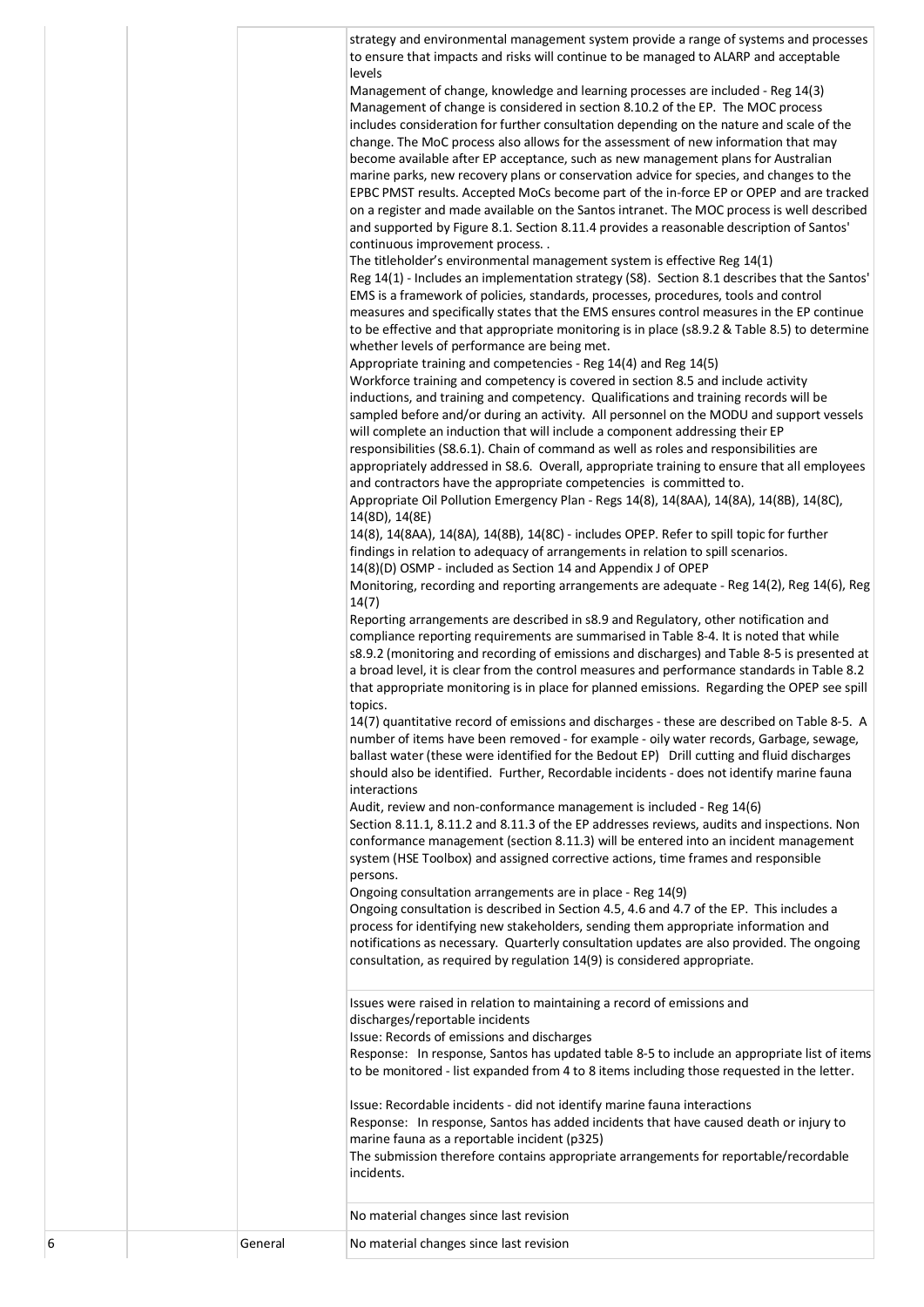|   | <b>Environment Plan</b>                                                                                                                       |                | No material changes since last revision                                                                                                                                                                                                                                                                                                                                                                                                                                                                                                                                                                                                                                                                                                                                                                                                                                                                                                                                                                                                                  |
|---|-----------------------------------------------------------------------------------------------------------------------------------------------|----------------|----------------------------------------------------------------------------------------------------------------------------------------------------------------------------------------------------------------------------------------------------------------------------------------------------------------------------------------------------------------------------------------------------------------------------------------------------------------------------------------------------------------------------------------------------------------------------------------------------------------------------------------------------------------------------------------------------------------------------------------------------------------------------------------------------------------------------------------------------------------------------------------------------------------------------------------------------------------------------------------------------------------------------------------------------------|
|   | does not involve<br>the activity or<br>part of the<br>activity being<br>undertaken in any<br>part of a declared<br>World Heritage<br>property |                | No activity will occur in a World Heritage Property                                                                                                                                                                                                                                                                                                                                                                                                                                                                                                                                                                                                                                                                                                                                                                                                                                                                                                                                                                                                      |
| 7 | Environment Plan General<br>demonstrates<br>appropriate level                                                                                 |                | See consultation topic issues and nature and scale item for general<br>Please see N&S regulation above as well as consultation topic for matters to be raised                                                                                                                                                                                                                                                                                                                                                                                                                                                                                                                                                                                                                                                                                                                                                                                                                                                                                            |
|   | of consultation                                                                                                                               |                | Consultation - Reg 16(b), Reg 11A<br>Noting the matters raised in the technical assessment for consultation (and how these have<br>been addressed), it can be concluded that the EP has demonstrated the consultation<br>process has been followed and the measures adopted because of the consultations are<br>appropriate because:<br>· The EP demonstrates that effective consultation has taken place, with accurate<br>information provided to stakeholders. Relevant persons have been appropriately identified<br>in accordance with Reg11A, with Table 4.1 providing a description of how stakeholders are<br>considered 'relevant persons' for the proposed activity. Their functions, interests and<br>activities are defined in s4.2.<br>· Information gathered through consultation is included in the EP<br>· Objections and claims have been resolved as far as reasonably practicable - with Table 4.2<br>summarising feedback and response.<br>· The report on consultation (s4 of the EP) is in line with the content requirements - it |
|   |                                                                                                                                               |                | includes the consultation process undertaken, how the TH has identified relevant persons,<br>the name of the relevant person consulted, a brief description of their functions, interests<br>and activities, the dates the consultation occurred, the method of consultation, a summary<br>of each response made by a relevant person received during the preparation of the EP and<br>an assessment of the merits of each specific objection or claim with a response or proposed<br>response.                                                                                                                                                                                                                                                                                                                                                                                                                                                                                                                                                          |
|   |                                                                                                                                               | Socio-economic | Consultation<br>Section 4 Stakeholder consultation - Details relevant regulatory requirements<br>Section 4.1 provides a consultation history and a summary of consultation and specifically<br>details consultation activities undertaken for the purposes of complying with relevant<br>Regulations. The EP states that relevant stakeholders and other interested parties (Table 4-<br>1) were informed of activities covered in this EP via several consultation channels,<br>including:                                                                                                                                                                                                                                                                                                                                                                                                                                                                                                                                                              |
|   |                                                                                                                                               |                | 1. meetings in May and June 2021 2. distribution of the Barossa Development Drilling and<br>Completions Stakeholder Consultation Package in June 2021 (Appendix E). 3. distribution of<br>the Barossa Development Drilling and Completions Additional Information for Commercial<br>Fishers Package in June 2021 (Appendix E). Regulation 11A(1) - Relevant person<br>ISSUE - the EP doesn't adequately identify who Santos consider relevant persons as defined<br>by the regulation. The EP refers to persons consulted as "relevant stakeholders" or<br>"interested parties". The EP specifically does not use term Relevant persons. As such it is<br>unclear who Santos have classified as being a relevant persons as defined by the<br>regulations (person or organisation whose functions, interests or activities may be affected                                                                                                                                                                                                               |
|   |                                                                                                                                               |                | by the activities to be carried out under the environment plan)<br>Section 4.2 details process for identifying "relevant stakeholders" and "interested parties"<br>(relevant persons). The EP states Santos began the stakeholder identification process for<br>this EP with a review of its stakeholder database, including stakeholders consulted for other<br>recent activities in the area. The list of stakeholders was then reviewed and refined based<br>on the defined operational area (refer to Section 2) and the relevance of the stakeholder<br>according to Regulation 11A of the OPGGS (E) Regulations, and NOPSEMA Bulletin #2<br>Clarifying Statutory Requirements and Good Practice Consultation (November 2019).                                                                                                                                                                                                                                                                                                                      |
|   |                                                                                                                                               |                | ISSUE - The process for identifying relevant persons for the purpose of consultation does<br>not appear to comply with the requirements of the regulations. Specifically, the process<br>references NOPSEMA Bulletin #2 Clarifying Statutory Requirements and Good Practice<br>Consultation (November 2019) that has been withdrawn and potentially appears to limit<br>relevant persons to only those persons that are directly connected to the operational area.<br>Further while the EP refers to Regulation 11A the EP does not identify the functions interest<br>or activities of the relevant persons.<br>Table 4-1 lists the Stakeholders/Interested Parties that have been consulted in the                                                                                                                                                                                                                                                                                                                                                    |
|   |                                                                                                                                               |                | preparation of the EP and the reason for engagement. The list appears to include relevant<br>State and commonwealth government agencies / dept, relevant industry bodies,<br>commercial fisheries and "community-based stakeholders".<br>Regulation 11A(2) and 11A(3) - Sufficient information and time<br>ISSUE - While the information contained in the initial "standard" Stakeholder consultation                                                                                                                                                                                                                                                                                                                                                                                                                                                                                                                                                                                                                                                    |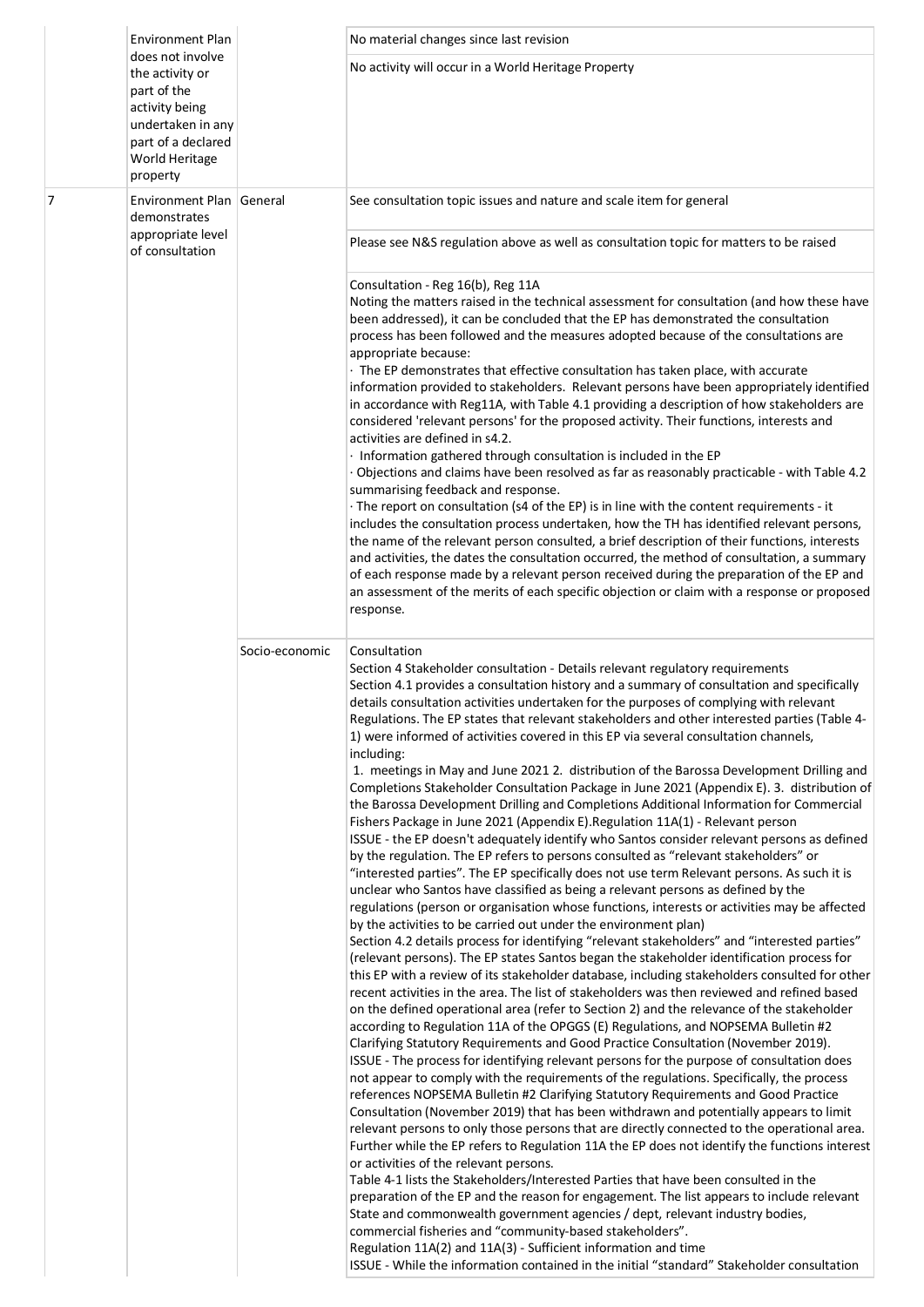packages provided to relevant persons is generally consistent with the information contained in the EP there are inconsistencies. The consultation information states that the activity consists of 6 wells not 8 as detailed in the EP. Further the consultation pack identifies that the 6 wells will take approx. 18 months to complete. Based on the estimated 90 days to drill each well the activity would take closer to 24 months to complete 8 wells. Otherwise the type of information and level of detail originally provided is consistent with initial consultation material commonly provided to relevant persons for the purposes of 11A, noting that the original information did not provide predicted oil spill volumes / oil spill modeming outputs or estimated greenhouse gas emissions. Commercial fishers were also provided additional information specific to the fishery within which they operate. Santos requested that feedback be provided within four weeks of receiving the initial consultation material, however has accepted and responded to stakeholder feedback after this period. Given the level of detail provided in the initial consultation packages 4 weeks appears to be a reasonable time frame for relevant persons to provide feedback, indicate their intention to provide feedback or seek further information. ISSUE - It has not been demonstrated that sufficient information has been provided to all relevant persons. While it's noted that not all relevant persons found that original information provided was sufficient, upon request, additional information has been provided. It is noted however that in some cases, the specific additional information requested has not been provided, or the level of information provided has not been to the satisfaction of the relevant person. For example the Australian Marine Science Association

– Northern Territory and Environment Centre – Northern Territory requested the full draft EP (noting that on submission to NOPSEMA it was made publicly available so is now available for relevant persons to review) and Environment Centre – Northern Territory requested information in relation to total greenhouse gas emissions of the Project, the warming scenarios with which the Project and those emissions are consistent, and any proposed control measures such as CCS or offsets. While noting Santos has provided some information relevant to the broader Project, generally, in response to such requests Santos has limited the information provided to the drilling activity as described in the EP. While noting the regulations refer to the "activity", further information is required to demonstrate that information provided is sufficient given the requirements of the regulations.

ISSUE - Further it has not been demonstrated that sufficient time has been provided to allow relevant persons to make an assessment. While noting that the original consultation fact sheet was distributed on 11 June 2021 during the course of preparing the EP both AMSA-NT and ECNT have explicitly stated that they require more time. Further, while its noted that additional information was provided to relevant persons the second response provided to ECNT was provided on the same day that the EP was submitted to NOPSEMA. As such it has not been demonstrated that sufficient information or time has been provided to comment on the information or make an informed assessment of adverse impacts.

## Regulation 11A(4)

Cover letter sent to conveys the information required by 11(4)(a) to each relevant person. No one identified that they did not wish to have information published.

## ------------------------ Regulation 16(b)(i)

The Regulations require a summary of each response made by a relevant person Summary of consultation - The EP contains a summary consultation (Table 4-2) as required Regulation 16 (b)(i). The Summary generally appears to provide an accurate account of interactions between Santos and persons consulted. Generally, the summary of each response made is an accurate summary of the material (full text – sensitive information) provided by each person. It is noted that while the submission provides a summary as required by the regulations the process of summarising information received from relevant persons can and appears to have contributed to a failure to adequately identify and assess the merit of all claims and objections - see assessment of merit.

## Regulation 16(b)(ii)

The Regulations require that an assessment of the merits of any objection or claim about the adverse impact of each activity to which the environment plan relates NOPSEMA Decision making guidelines state that when making a decision NOPSEMA will consider if "Information gathered through the consultation process has been incorporated

into the rest of the EP where it is most relevant and any recommendations from relevant persons have been evaluated for their merit". Assessment of Merit (classification) – Section 4.4 details Santos's internal process for assessing objections and claims made by "all stakeholders". The EP states that Santos classifies the material received from persons consulted as either and an objection or claim

or as information or request. The process described for addressing objections or claims from a process level appears to align with the requirements of the regulations. ISSUE - The EP however then states that a "similar" process was applied to information provided and requests made by stakeholders not deemed to be an objection or claim implying that the process for addressing information and requests is managed differently. This "similar" process is not described. Santos has then summarised the responses received from relevant persons and categorised the responses as either objection or claim or as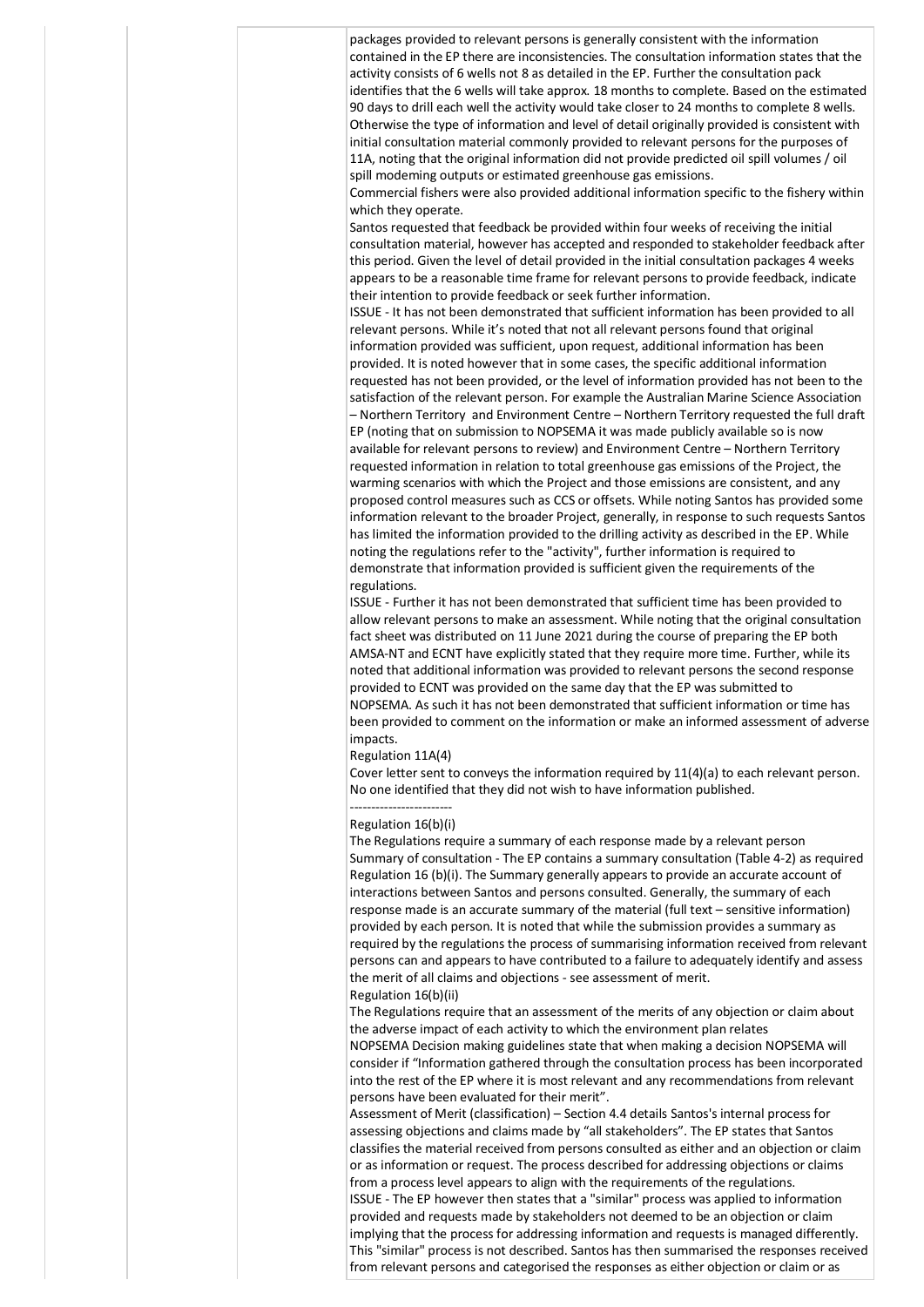| information or request. This is an issue because several claims have been incorrectly<br>classified as information or request. Allowing them to be classified in this way implies that<br>they can be addressed through a process different but similar to the process described for<br>addressing objections or claims that may or may not comply with the regulations. Further<br>to add to the issue none of these terms are defined in the Act, Regulations or in the EP.                                                                |
|----------------------------------------------------------------------------------------------------------------------------------------------------------------------------------------------------------------------------------------------------------------------------------------------------------------------------------------------------------------------------------------------------------------------------------------------------------------------------------------------------------------------------------------------|
| ISSUE - In my view there are several comments that have not been classified by Santo as an<br>objection or claim that should have been. For example:                                                                                                                                                                                                                                                                                                                                                                                         |
| 4. Australian National University - individual<br>5. Northern Prawn Fishing Industry.<br>6. Government Departments (Australian Maritime Safety Authority, Department of                                                                                                                                                                                                                                                                                                                                                                      |
| Agriculture, Water and the Environment - Biosecurity (marine pests), Director of National<br>Parks)                                                                                                                                                                                                                                                                                                                                                                                                                                          |
| ISSUE - Further the process described in section Section 4.4 and the headings in table 4-2<br>"Assessment of the merits of objections and claims (OPGGS(E) Regulation 16 (b)(ii)),<br>information and requests" and "Statement of response, or proposed response, to the<br>objections and claims (OPGGS(E) Regulation 16 (b)(iii)), and information and requests"<br>appears to indicate that Santos only believe that the material classified by them as being an<br>objection or claim is subject to the requirements of the regulations. |
| It is unreasonable for relevant persons to be required to explicitly state if the material<br>provided is specifically an objection or claim and as such it is reasonable for the titleholder<br>to take a board interpretation of what is considered an objection or claim.                                                                                                                                                                                                                                                                 |
| Commonly to avoid doubt, titleholders address all response in accordance with the<br>requirements of the regulations. This removes any doubt.<br>Assessment of Merit (General)                                                                                                                                                                                                                                                                                                                                                               |
| ISSUE - The EP does not adequately assess the merit of each objection or claim or<br>information or request. For example:                                                                                                                                                                                                                                                                                                                                                                                                                    |
| The assessments of merit presented is often a summary of the response provided not an<br>assessment of merit of the objection or claim. e.g. CLAIM 4 ECNT.                                                                                                                                                                                                                                                                                                                                                                                   |
| Some responses have been overly summarised, and the objections and claims combined, in<br>such a way that the merit of each objection and claim does not appear to have been<br>assessed e.g. Australian National University (ANU) - individual INFORMATION -001.                                                                                                                                                                                                                                                                            |
| Some statements of response to objections or claims do not clearly set out the measures<br>Santos proposes to adopt because of the consultation. Department of Agriculture, Water                                                                                                                                                                                                                                                                                                                                                            |
| and the Environment - Biosecurity (marine pests) - INFORMATION 001<br>Some statements of response are contained in the assessment of merit e.g. Australian<br>Maritime Safety Authority - REQUEST 001, 002, 003.                                                                                                                                                                                                                                                                                                                             |
| The assessment of merit should be sufficient to support the statement response to the<br>objection or claim.                                                                                                                                                                                                                                                                                                                                                                                                                                 |
| Regulation 16(b)(iii) - Statement of response (in the EP)<br>The regulations require the TH to a statement of the titleholders response or proposed<br>response if any to each objection or claim.                                                                                                                                                                                                                                                                                                                                           |
| NOPSEMA Environment plan content requirement Guidance Note states that "the EP must<br>demonstrate that the measures (if any) that the titleholder has adopted, or proposes to<br>adopt, as a result of the consultations are appropriate" and "where relevant persons have<br>made an objection or claim, a titleholder should provide an assessment of the merits of the<br>objection or claim, and a statement of the response which reflects information that is to be<br>presented in the EP"                                           |
| ISSUE - The statements of response to the objection or claim presented in the EP are often<br>vague or contained in the assessment of merit.                                                                                                                                                                                                                                                                                                                                                                                                 |
| The assessment of merit should be explicit, and the statement of the response should<br>clearly reflect information that is to be presented in the EP e.g. should detail the measures<br>(if any) that the titleholder has adopted, or proposes to adopt, as a result of the<br>consultations.                                                                                                                                                                                                                                               |
| Regulation 16(b)(iv)<br>It appears that a copy of the full text of any response by a relevant person has been<br>provided in the sensitive information report.                                                                                                                                                                                                                                                                                                                                                                               |
| Regulation 9 - (on going consultation - Implementation Strategy)<br>Section 4.5 details ongoing consultation process. The EP states that Santos will continue to<br>update relevant stakeholders listed in Table 4-1 via the Barossa Development Quarterly                                                                                                                                                                                                                                                                                   |
| Consultation update. Further Santos will notify the relevant persons listed in table 4-1 prior<br>to commencement and upon completion of the activity.                                                                                                                                                                                                                                                                                                                                                                                       |
| Additionally the EP states that should new stakeholders or other interested parties be<br>identified, they will be added to Santos' database and included in future correspondence as<br>requested.                                                                                                                                                                                                                                                                                                                                          |
| Provision of additional information to stakeholders relating to potential EP changes will be<br>managed as described in Section 8.10. - Note this is in relation to MoC. EP states that<br>additional stakeholder consultation may be required, depending on the nature and scale of<br>the change.                                                                                                                                                                                                                                          |
| Section 4.5.2 states that Santos will maintain ongoing dialogue with stakeholders and other<br>interested parties to ensure feedback opportunities are available. Santos will assess all<br>feedback, information requests, objections and claims in accordance with Section 4.4.<br>Records of all consultation will be maintained.<br>Third party correspondence                                                                                                                                                                           |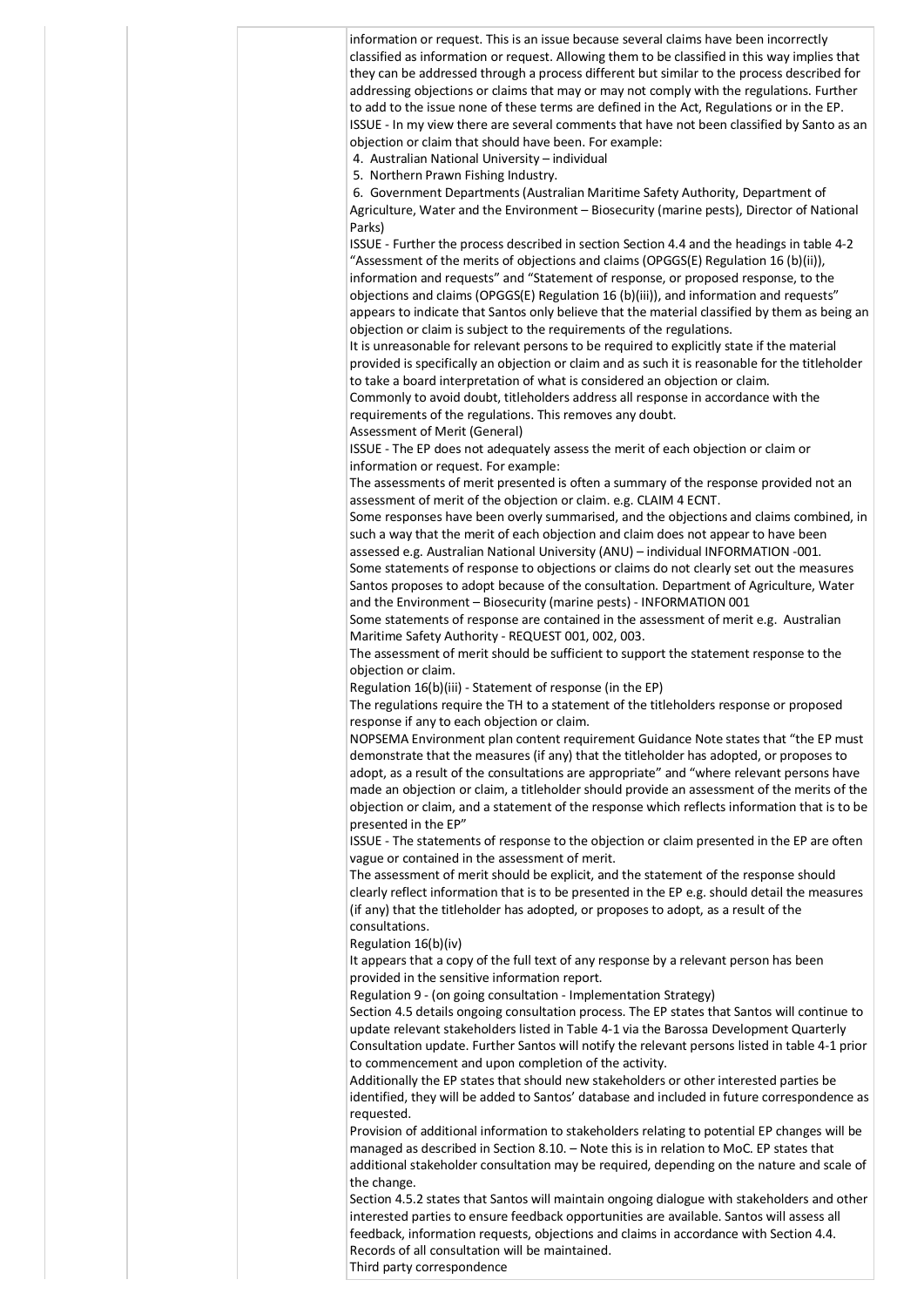NOPSMEA CEO received (cc'd) letter form to Santos CEO dated 27 May 2021 requesting to be consulted.

NOPSEMA CEO received a letters from the Environmental Defenders Office dated 12 and 17 November 2021. The letters reiterates that they believe that the ECNT are a relevant person. The letter states that they are of the view that the information provided was narrowly limited to drilling EP only and that this is inappropriate. --------------------------------------

Effective consultation has taken place See findings above

Information gathered through consultation is included in the EP

While the TH statement of response often states that the material provided will be taken into consideration in the drafting of the EP it is often not evident that this has occurred. The statement often applies to multiple responses and given the issues associated with the TH assessment of merit its unclear if the information was considered relevant Report on consultation is included

A report has been provided in the EP

## Regulation 11A(1) - Relevant person

EP has been amended and clearly identifies who Santos consider relevant persons as defined by the regulation (See Table 4-1). The table has also been amended to provide justification for why they are considered relevant as defined by the regulations. The list of relevant persons and justification appears reasonable. All of the "stakeholders" identified have been classified as a relevant person.

Section 4.2 details the stakeholder identification process. While the EP still states that the list was refined based on operational area the EP also states that the relevance of the stakeholder according to Regulation 11A of the OPGGS (E) Regulations was also considered during the identification process. The relevant persons consulted appears reasonable and consistent with previous EPs. Justification for classifying "stakeholders" as relevant persons has been provided and appears reasonable and reference to superseded guidance has been removed.

Conclusion - Relevant persons have been adequately identified and classified as relevant persons.

Regulation 11A(2) and 11A(3) - Sufficient information and time Sufficient Time

Section 4.1 provides a consultation history and a summary of consultation and specifically details consultation activities undertaken for the purposes of complying with relevant Regulations. Consultation undertaken in the course of preparing the EP commenced in May/June 2021. The EP states that relevant persons (Table 4-1) were informed of activities covered in this EP via several consultation channels, including:

1. meetings in May and June 2021 2. distribution of the Barossa Development Drilling and Completions Stakeholder Consultation Package in June 2021 (Appendix E). 3. distribution of the Barossa Development Drilling and Completions Additional Information for Commercial Fishers Package in June 2021 (Appendix E).Relevant persons were initially given four weeks to review consultation packs and provide feedback or indicate their intention to provide feedback or seek further information, however as would be expected and is common during the "iterative" process of preparing an EP Santos responded to relevant persons throughout the EP preparation period covering a further 8 weeks. Conclusion - Based on the consultation record it appears that relevant persons have been given sufficient time

Sufficient Information

The type of information and level of detail originally provided to relevant persons via fact sheet is consistent with initial consultation material commonly provided to relevant persons for the purposes of 11A, noting that the original information did not provide predicted oil spill volumes / oil spill modeming outputs or estimated greenhouse gas emissions. Commercial fishers were also provided additional information specific to the fishery within which they operate.

Santos have clarified that while throughout the EP 8 wells are discussed the intention is to drill six wells only. However as is common Santos wish to have the contingency for two additional wells approved should technical difficulties be encountered. Having the contingency wells approved will remove the need to revise the plan in the future should they need to be drilled to complete the program. To ensure that impacts and risks were adequately addressed in the EP (eg worst case) Santos have done the evaluation of impacts and risks based on 8 wells.

The Fact sheet states that six wells are anticipated to be completed within ~18 months (approx. 90 days per well). The fact sheet further notes that the provision for a re-spud is carried should technical difficulties be encountered. This is a reference to the potential "contingency wells". The information appears sufficient to allow relevant persons to determine if there functions inters or activities will be affected or if they need additional information. The EP also contain the provision for ongoing consultation with relevant persons throughout the activity should these additional wells be required. While it's noted that not all relevant persons found that original information provided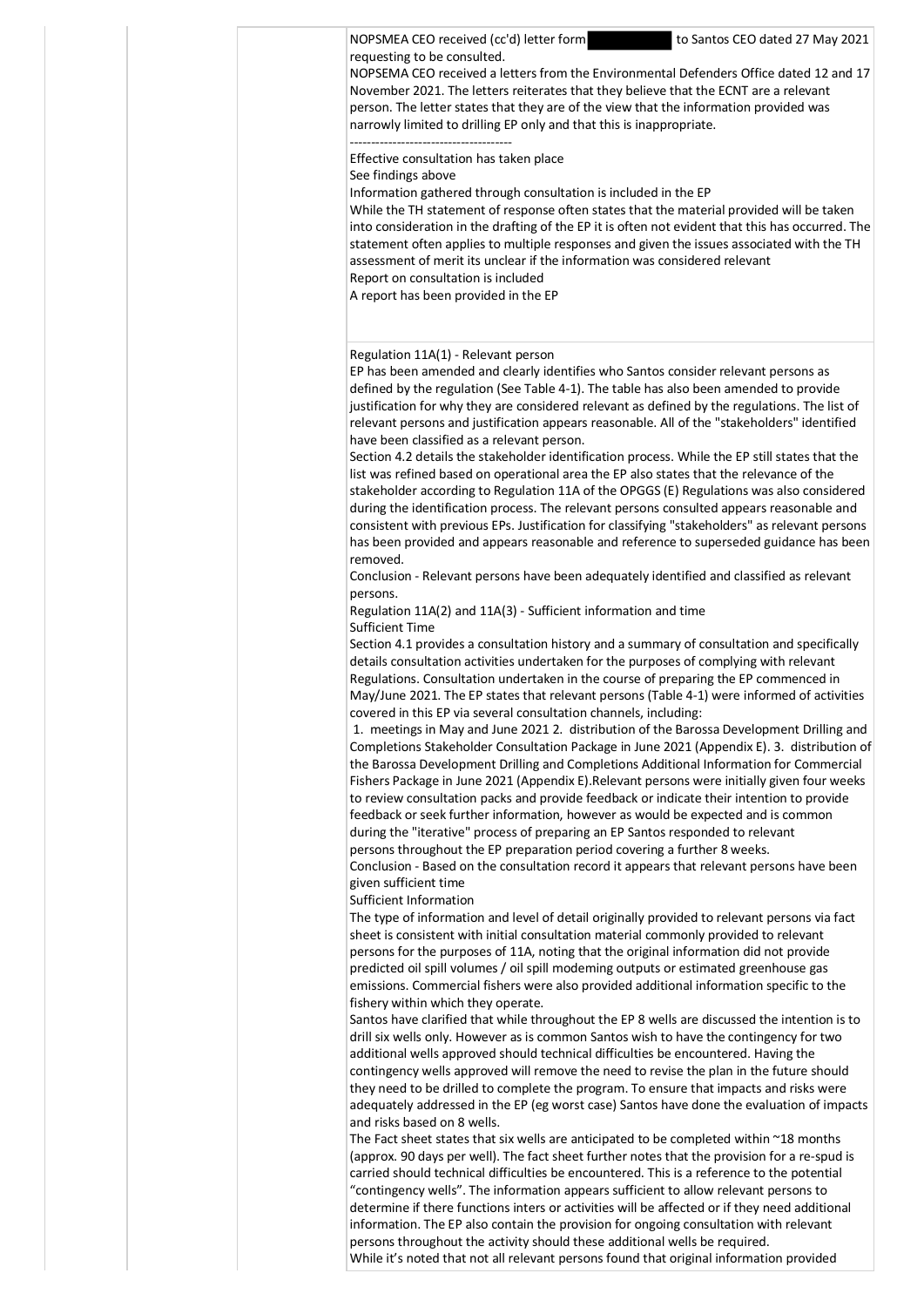sufficient, upon request, additional information has been provided as is common during a consultation process. While Santos has provided additional information during the consultation process the information has generally been limited to information regarding the activity as described in the EP and information detailed in the publicly available OPP despite requests for broader project information form some relevant persons. Conclusion - Based on the additional information provided by Santos regarding the consideration of the Indirect Consequences under Section 572E of the EPBC Act (Appendix B2), the subsequent publication of the draft EP on NOPSEMAs website and the consultation records provided in the EP including the sensitive information document it appears that relevant persons have been given sufficient information. Reg 11A(2) states that for the purpose of the consultation, the titleholder must give each relevant person sufficient information to allow the relevant person to make an informed assessment of the possible consequences of the activity on the functions, interests or activities of the relevant person. Based on the scope of the activity as described in the EP and the functions, interests and activities of relevant persons it appears that Santos have provided sufficient information (direct correspondence and publication of full EP) regarding the activity as defined in the EP to all relevant persons.

## Regulation 11A(4)

Cover letter sent to relevant persons conveys the information required by 11(4)(a) to each relevant person. No one identified that they did not wish to have information published. Conclusion - Titleholder complied with requirement.

----------------------------------------------------------------------------------------------------------------

## Regulation 16(b)(i)

The Regulations require a summary of each response made by a relevant person Conclusion - The EP contains a summary consultation (Table 4-2) as required Regulation 16 (b)(i). The Summary generally appears to provide an accurate account of interactions between Santos and persons consulted. The summary of each response appears to sufficiently capture the key claims and objections made by the relevant persons. Regulation 16(b)(ii) and Regulation 16(b)(iii) - Statement of response (in the EP) The Regulations require that an assessment of the merits of any objection or claim about the adverse impact of each activity to which the environment plan relates / The regulations require the TH to a statement of the titleholders response or proposed response if any to each objection or claim.

Section 4.4 details Santos's internal process for assessing objections and claims made by relevant persons. The process described for addressing objections or claims from a process level appears to align with the requirements of the regulations.

Conclusion - Santos have summarised the responses received, identified the claims and objections made by relevant persons, assessed the merit and provided a statement of response including the measures if any implemented in response to the claims or objections (See table 4-2). Generally it appears that the process has been adequately implemented.

ISSUE - As noted above some relevant persons have claimed that they require information regarding the broader Barossa Project (Specifically in relation to the projects projected GHG emissions) that has not been provided by Santos. Further information is required to demonstrate that Santos has adequately assessed the merit of this claim and provided an adequate response or proposed response to these claims.

Regulation 16(b)(iv)

It appears that a copy of the full text of any response by a relevant person has been provided in the sensitive information report.

Regulation 9 - (on going consultation - Implementation Strategy)

Section 4.5 details ongoing consultation process. The EP states that Santos will continue to update relevant stakeholders listed in Table 4-1 via the Barossa Development Quarterly Consultation update. Further Santos will notify the relevant persons listed in table 4-1 prior to commencement and upon completion of the activity.

Additionally the EP states that should new stakeholders or other interested parties be identified, they will be added to Santos' database and included in future correspondence as requested.

Provision of additional information to stakeholders relating to potential EP changes will be managed as described in Section 8.10. – Note this is in relation to MoC. EP states that additional stakeholder consultation may be required, depending on the nature and scale of the change.

Section 4.5.2 states that Santos will maintain ongoing dialogue with stakeholders and other interested parties to ensure feedback opportunities are available. Santos will assess all feedback, information requests, objections and claims in accordance with Section 4.4. Records of all consultation will be maintained.

Third party correspondence

NOPSMEA CEO received (cc'd) letter form to Santos CEO dated 27 May 2021 requesting to be consulted.

NOPSEMA CEO received a letters from the Environmental Defenders Office dated 12 and 17 November 2021. The letters reiterates that they believe that the ECNT are a relevant person. The letter states that they are of the view that the information provided was narrowly limited to drilling EP only and that this is inappropriate.

--------------------------------------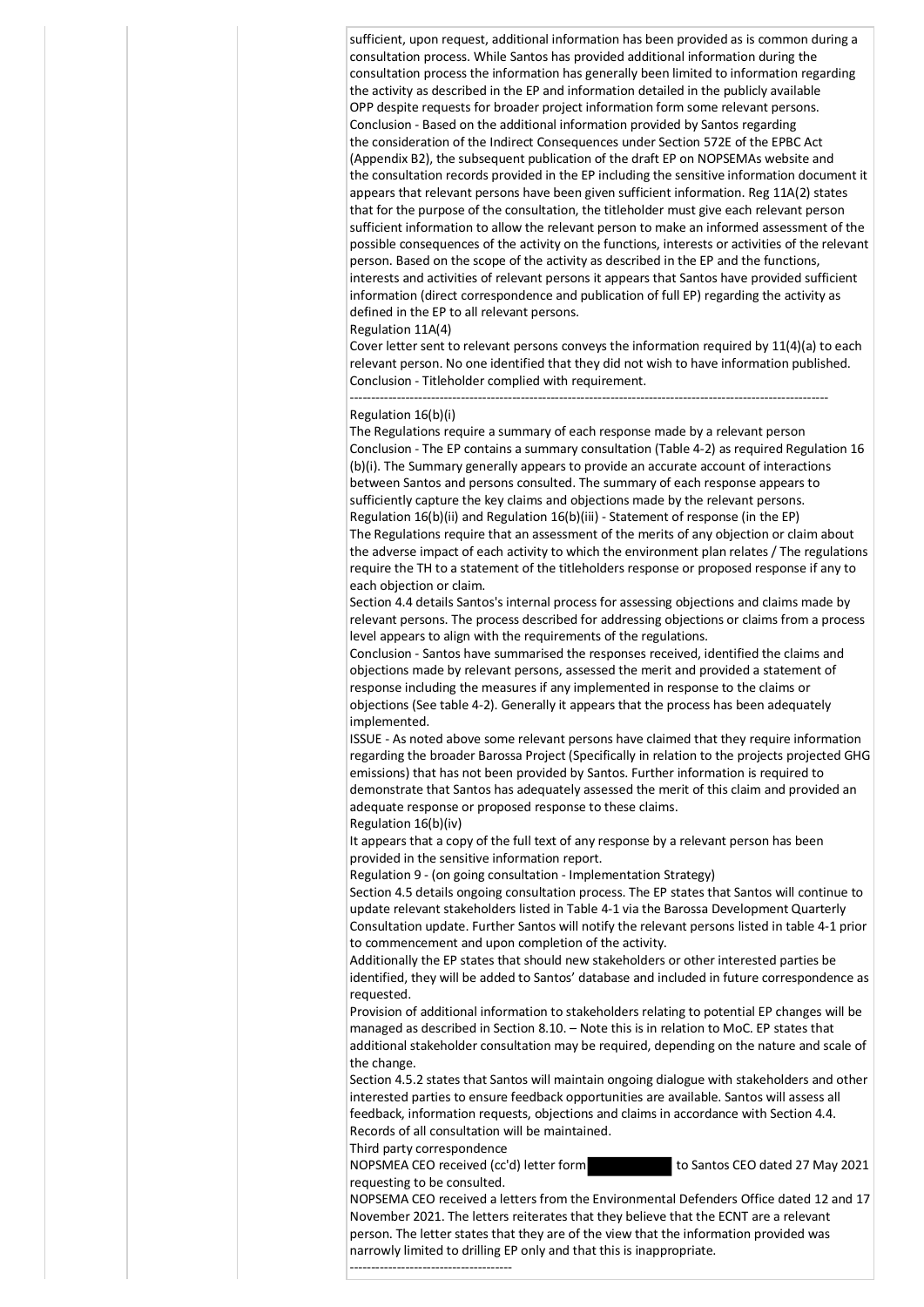|   |                                                                         | Effective consultation has taken place<br>See findings above<br>Information gathered through consultation is included in the EP<br>The EP adequately demonstrates where information gathered through consultation is<br>included in the EP (Table 4-2)<br>Report on consultation is included<br>A report has been provided in the EP<br>As previously identified, some relevant persons have requested broader project<br>information, that has not been provided. Table 4-2: Relevant persons consultation<br>summary has been updated. While information more relevant to the assessment of merit is<br>sometimes detailed in the the response/proposed column, the assessment of merit and<br>response / proposed response regarding claims for additional information relating to the<br>broader Barossa project in particular, GHG emissions appear adequate and comply with the<br>requirements of the regulations. Further where broader project information has been<br>requested by a relevant person and not been provided, the full text response from the TH<br>adequately communicates that information is limited to the drilling activity only.<br>No additional correspondence from relevant persons has been received since previous<br>submission.<br>No additional third party correspondence has been received since previous submission.<br>Conclusion<br>Regulation 11A(1) - Relevant persons have been adequately identified and classified as<br>relevant persons.<br>Regulation 11A(2) and 11A(3) - Sufficient information and time - Based on the consultation<br>record it appears that relevant persons have been given sufficient time and information.<br>Regulation 11A(4) - Titleholder complied with requirement. Cover letter sent to relevant<br>persons conveys the information required by 11(4)(a) to each relevant person.<br>Regulation 16(b)(i) - The EP contains a summary consultation (Table 4-2) as required<br>Regulation 16 (b)(i). The Summary generally appears to provide an accurate account of<br>interactions between Santos and persons consulted. The summary of each response<br>appears to sufficiently capture the key claims and objections made by the relevant persons.<br>Regulation 16(b)(ii) and Regulation 16(b)(iii) - Titleholder has summarised the responses<br>received, identified the claims and objections made by relevant persons, assessed the merit<br>and provided a statement of response including the measures if any implemented in<br>response to the claims or objections (See table 4-2).<br>Regulation $16(b)(iv)$ – Full text has been provided<br>Effective consultation has taken place - While some relevant persons appear to be<br>unsatisfied with the level of information provided the titleholder has complied with the<br>requirements of the regulations.<br>Information gathered through consultation is included in the EP - The EP adequately<br>demonstrates where information gathered through consultation is included in the EP (Table<br>$4-2)$<br>Report on consultation is included - An adequate report has been provided in the EP |
|---|-------------------------------------------------------------------------|--------------------------------------------------------------------------------------------------------------------------------------------------------------------------------------------------------------------------------------------------------------------------------------------------------------------------------------------------------------------------------------------------------------------------------------------------------------------------------------------------------------------------------------------------------------------------------------------------------------------------------------------------------------------------------------------------------------------------------------------------------------------------------------------------------------------------------------------------------------------------------------------------------------------------------------------------------------------------------------------------------------------------------------------------------------------------------------------------------------------------------------------------------------------------------------------------------------------------------------------------------------------------------------------------------------------------------------------------------------------------------------------------------------------------------------------------------------------------------------------------------------------------------------------------------------------------------------------------------------------------------------------------------------------------------------------------------------------------------------------------------------------------------------------------------------------------------------------------------------------------------------------------------------------------------------------------------------------------------------------------------------------------------------------------------------------------------------------------------------------------------------------------------------------------------------------------------------------------------------------------------------------------------------------------------------------------------------------------------------------------------------------------------------------------------------------------------------------------------------------------------------------------------------------------------------------------------------------------------------------------------------------------------------------------------------------------------------------------------------------------------------------------------------------------------------------------------------------------------------------------------------------------------------------------------------------------------------------------------------------------------------------------------------------------------------------------------------------------------------------------------------------------|
| 8 | Environment Plan General<br>complies with the<br>Act and<br>regulations | No material changes since last revision<br>Consistent with the principles of ESD<br>The risk assessment process (s5.6) highlights that when evaluating the impact and risk<br>acceptability it will consider whether the assessment and management of risks have<br>addressed the principles of ESD. This is then followed through in the impact and risk<br>assessments in s6 and s7 of the EP, where individual acceptability evaluations stated risks<br>and impacts are being managed in a way that are consistent with the principles of<br>ecological sustainable development. These are simple high level repeated statements<br>without specific validation. However, given the object of the Env Regulations is to ensure<br>that petroleum activities are carried out in a manner consistent with the principles of ESD,<br>this is reasonable. Note that the letter item regarding GG emissions/indirect impacts and<br>others require clarification to confirm that the principles will be met.<br>Content requirements of Regulation 13-16 are included. EP content requirements not<br>described elsewhere above:<br>11(2B) An EP summary statement has been included in the EP as required by NOPSEMA<br>policy at page 15.<br>11A /16(b) - consultation is described in the EP in S4 and summary considering claims and<br>responses is provided. sensitive info report also provided separately [id: A806166].report<br>on consultation and full text is provided in EP and the sensitive information report. Note<br>consultation topic for further details<br>Reg 15(1) (2) (3): Details of the titleholder are provided on page 19 including the<br>titleholders nominated liaison person, and commitment to notify NOPSEMA in the event of                                                                                                                                                                                                                                                                                                                                                                                                                                                                                                                                                                                                                                                                                                                                                                                                                                                                                                                                                                                                                                                                                                                                                                                                                                                                                                                                                                                  |